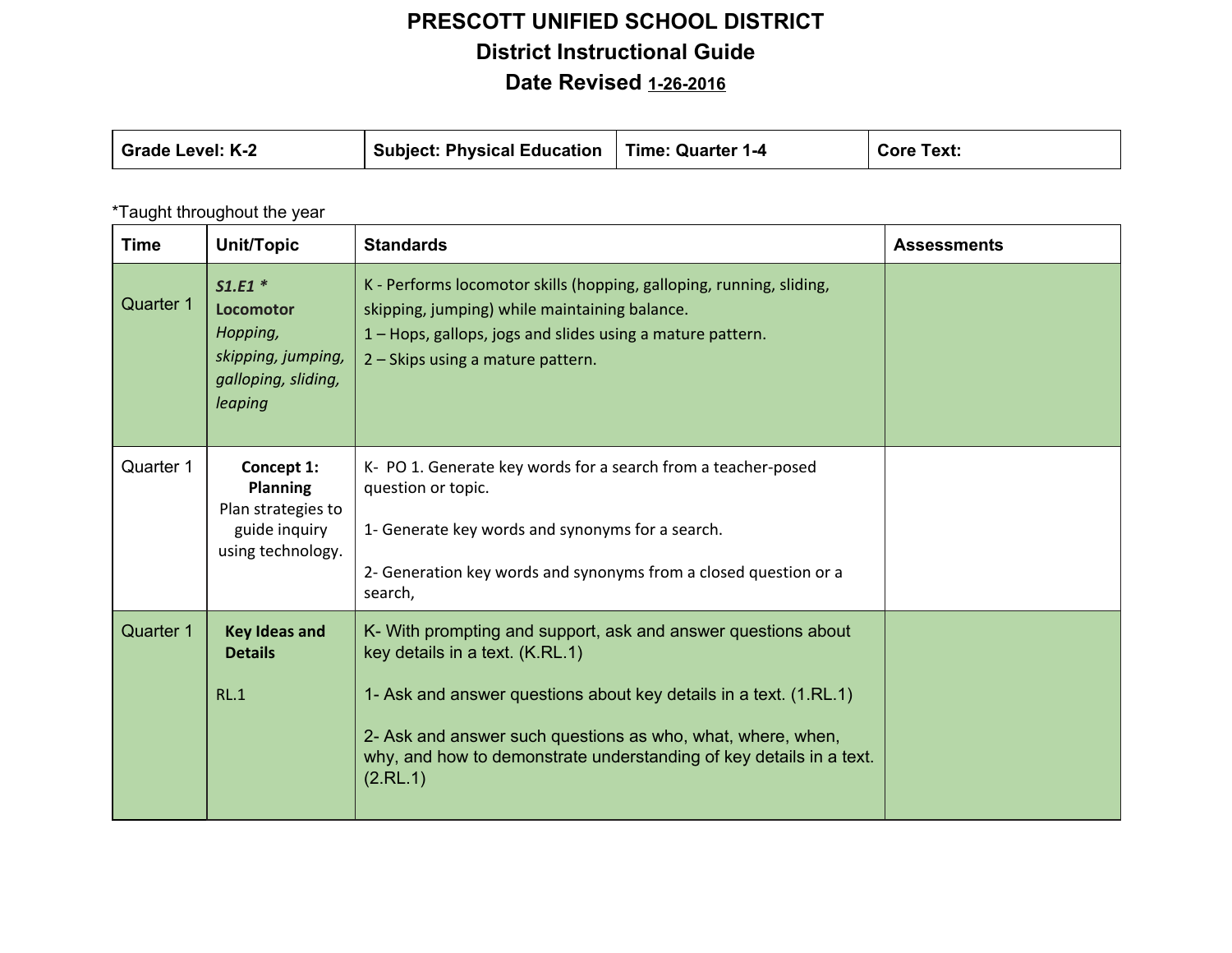| <b>Grade Level: 3-4</b> |                                                                                                                               | <b>Subject: Physical Education</b>                                                                                                                                                                                                                                                                                                                                                                                           | <b>Time: Quarter 1-4</b> | <b>Core Text:</b> |
|-------------------------|-------------------------------------------------------------------------------------------------------------------------------|------------------------------------------------------------------------------------------------------------------------------------------------------------------------------------------------------------------------------------------------------------------------------------------------------------------------------------------------------------------------------------------------------------------------------|--------------------------|-------------------|
| Quarter 1               | $S1.E2*$<br>Locomotor<br>Running                                                                                              | K-1 - Emerging Outcomes first appear in Grade 2.<br>2- Runs with a mature pattern.                                                                                                                                                                                                                                                                                                                                           |                          |                   |
| Quarter 1               | S1.E3<br>Locomotor<br>Jumping &<br>Landing,<br>Horizontal<br>$S1.E3.K-2.a$<br>Jumping &<br>Landing, Vertical<br>$S1.E3.K-2.b$ | K - Jumps and lands with balance.<br>1 – Demonstrates 2 of 5 critical elements for jumping & landing in a<br>horizontal plane using 2-foot take-offs and landings.<br>2- Demonstrates 4 of the 5 critical elements for jumping and landing<br>in a horizontal plane using a variety of take-offs and landings $(2.a)$<br>2- Demonstrates 4 of the 5 critical elements for jumping and landing<br>in a vertical plane $(2.b)$ |                          |                   |
| Quarter 1               | <b>S1.E4</b><br>Locomotor<br>Dancing                                                                                          | K - Performs locomotor skills in response to teacher-led creative<br>dance.<br>1 – Combines locomotor and nonlocomotor skills in a teacher-led<br>designed dance.<br>2- Performs a teacher and/or student designed rhythmic activity with<br>correct response to simple rhythms                                                                                                                                              |                          |                   |
| <b>Quarter 1</b>        | S1.E7<br><b>Non-Locomotor</b><br><b>Weight Transfer</b>                                                                       | K- Emerging Outcomes first appear in Grade 1. $(K.a)$<br>1 - Transfers weight from one body part to another in self-space in<br>dance and gymnastics environments $(1.a)$                                                                                                                                                                                                                                                    |                          |                   |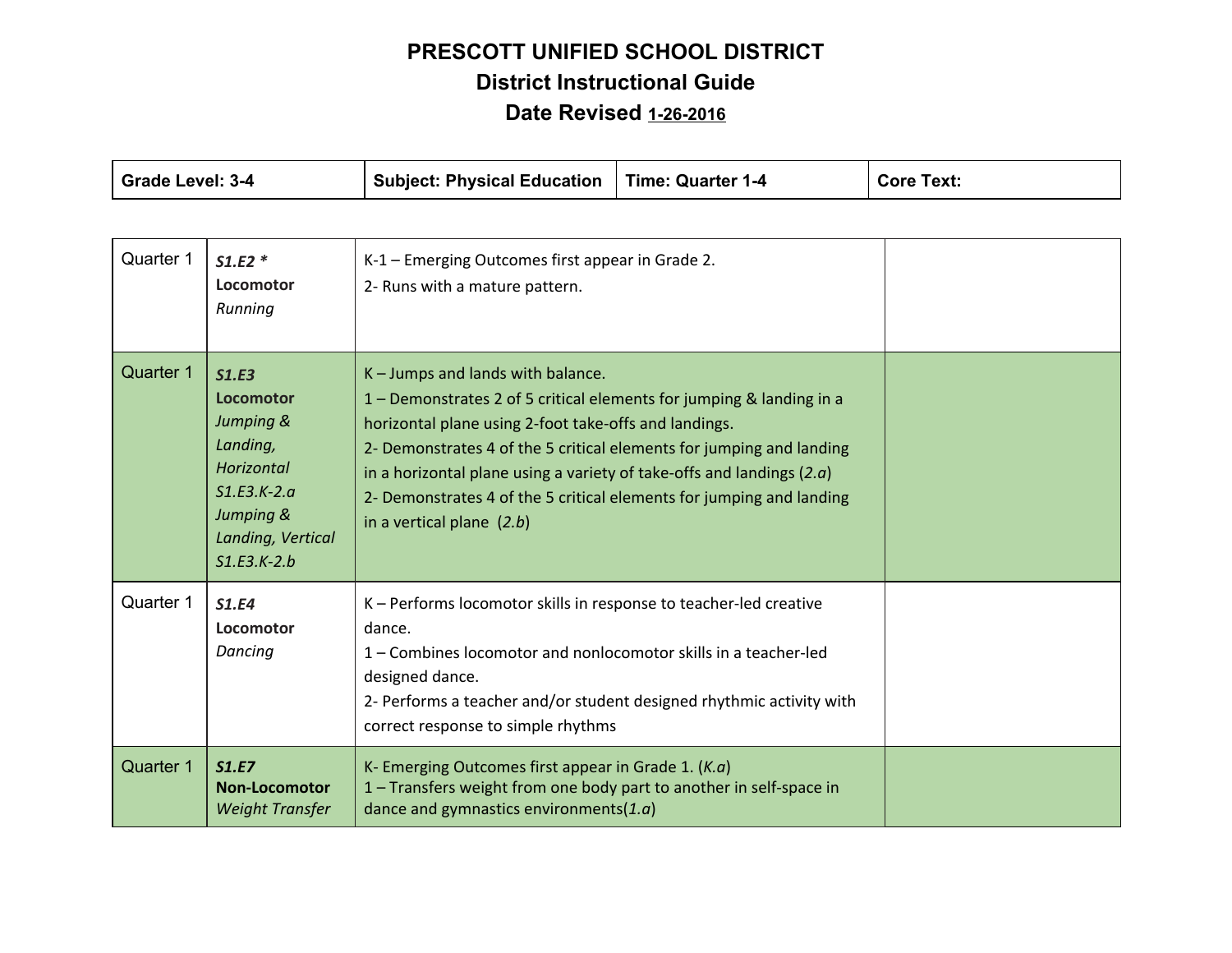| <b>Grade Level: 3-4</b> |                                                                         | <b>Subject: Physical Education</b>                                                                                                                                                                                                                                                                                                                                                | <b>Time: Quarter 1-4</b> | <b>Core Text:</b> |
|-------------------------|-------------------------------------------------------------------------|-----------------------------------------------------------------------------------------------------------------------------------------------------------------------------------------------------------------------------------------------------------------------------------------------------------------------------------------------------------------------------------|--------------------------|-------------------|
|                         |                                                                         |                                                                                                                                                                                                                                                                                                                                                                                   |                          |                   |
|                         | $(S1.E7.K-2.a)$<br>Rolling<br>$(S1.E7.K-2.b)$                           | K - Rolls sideways in a narrow body shape $(K.b)$<br>1 - Rolls with either narrow or curled body shape (1.b)<br>Transfers weight from feet to different body parts/bases of support for<br>balance and/or travel $(2.a)$<br>Rolls in different directions with either a narrow or curled body shape<br>(2.b)                                                                      |                          |                   |
| Quarter 1               | <b>S1.E9</b><br><b>Non-Locomotor</b><br>Movement<br><b>Combinations</b> | K-1-Emerging Outcomes first appear in Grade 2.<br>2 - Combines balances and transfers into a three-part sequence, i.e.,<br>dance or gymnastics.                                                                                                                                                                                                                                   |                          |                   |
| Quarter 1               | <b>S1.E10</b><br><b>Manipulatives</b><br><b>Underhand throw</b>         | K - Opposite foot forward.<br>1 - Demonstrates 2 of the 5 critical elements of mature pattern.<br>2 - Throws underhand using a mature pattern.                                                                                                                                                                                                                                    |                          |                   |
| Quarter 1               | S1.E11<br><b>Manipulatives</b><br>Overhand throw                        | K-1- Emerging Outcomes first appear in Grade 2.<br>2 - Throws overhand demonstrating 2 of the 5 critical elements of a<br>mature pattern.                                                                                                                                                                                                                                         |                          |                   |
| Quarter 1               | S1.E12<br><b>Manipulatives</b><br>Catching                              | K - Drops a ball and catches it before it bounces twice. Catches a large<br>ball tossed by a skilled thrower.<br>1 - Catches a soft object from a self-toss before it bounces. 2 - Catches<br>various sizes of balls self-tossed or tossed by a skilled thrower.<br>2 - Catches a self-tossed or well-thrown large ball with hands, not<br>trapping or cradling against the body. |                          |                   |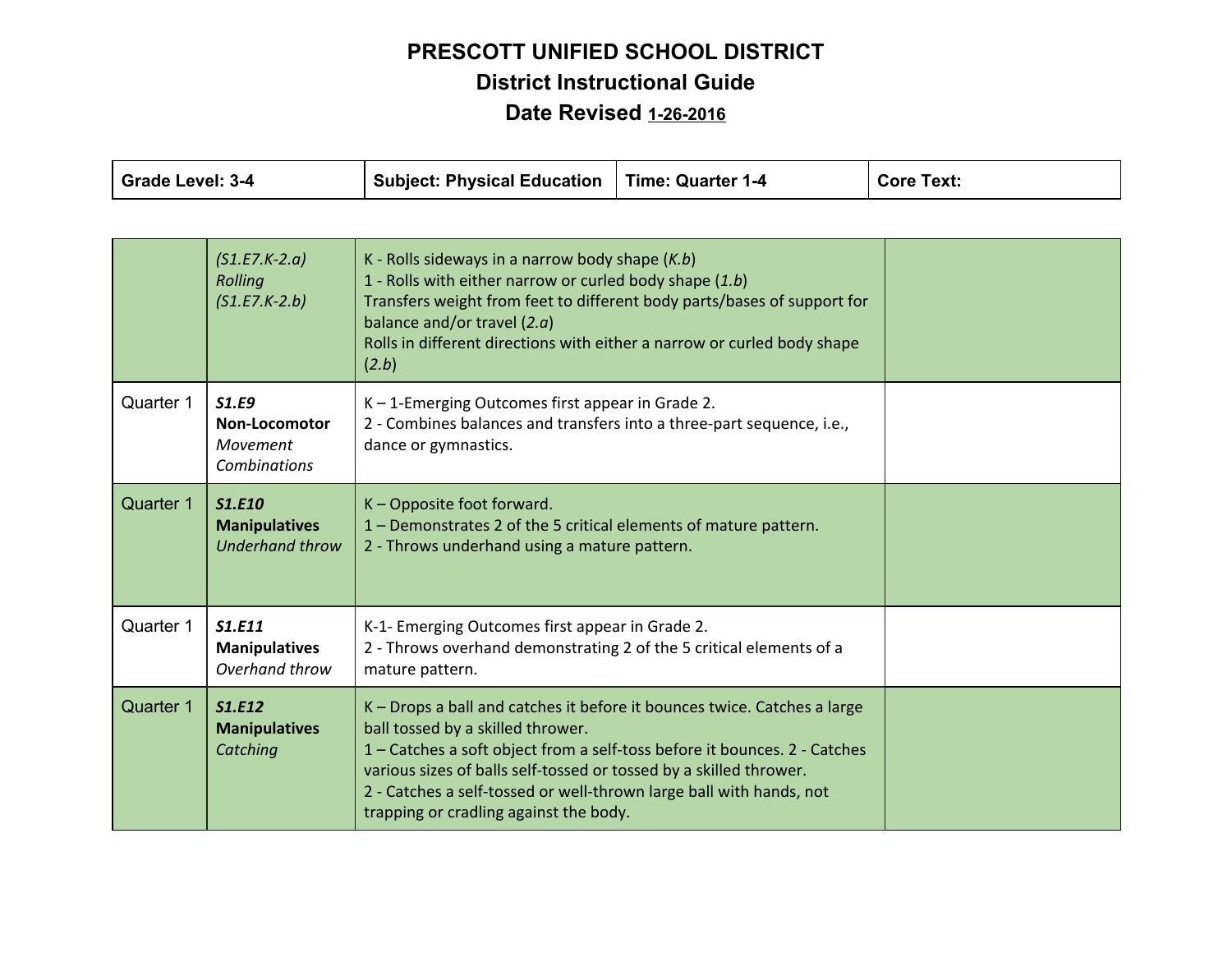| <b>Grade Level: 3-4</b> |                                                                                                                                                                                            | <b>Subject: Physical Education</b>                                                                                                                                                                                                                                                                                                                                                         | <b>Time: Quarter 1-4</b> | <b>Core Text:</b> |
|-------------------------|--------------------------------------------------------------------------------------------------------------------------------------------------------------------------------------------|--------------------------------------------------------------------------------------------------------------------------------------------------------------------------------------------------------------------------------------------------------------------------------------------------------------------------------------------------------------------------------------------|--------------------------|-------------------|
|                         |                                                                                                                                                                                            |                                                                                                                                                                                                                                                                                                                                                                                            |                          |                   |
| Quarter 1               | S1.E13<br><b>Manipulatives</b><br>Stationary<br>dribbling/ball<br>control with<br>hands<br>$(S1.E13.K-2.a)$<br>Moving while<br>dribbling/ball<br>control with<br>hands<br>$(S1.E13.K-2.b)$ | K - Dribbles a ball using with 1 hand, attempting the second contact.<br>1 - Dribbles continuously in self-space using the preferred hand.<br>2 - Dribbles in self-space with preferred hand demonstrating a mature<br>pattern. $(2.a)$<br>2 - Dribbles using preferred hand while in general space. (2.b)                                                                                 |                          |                   |
| Quarter 1               | <b>S1.E14</b><br><b>Manipulatives</b><br>Dribbling/ball<br>control with feet                                                                                                               | K – Taps a ball using the inside of the foot, sending it forward.<br>1 - Taps or dribbles a ball using the inside of the foot while walking in<br>general space.<br>2 - Dribbles with feet in general space with control of ball and body.                                                                                                                                                 |                          |                   |
| Quarter 1               | S1.E17<br><b>Manipulatives</b><br>Kicking                                                                                                                                                  | K - Kicks a stationary ball from a stationary position, demonstrating 2 of<br>the 5 elements of mature kicking pattern.<br>1 - Approaches a stationary ball and kicks it forward, demonstrating 2<br>of the 5 critical elements of a mature pattern.<br>2 - Uses a continuous running approach and kicks a moving ball,<br>demonstrating 3 of the 5 critical elements of a mature pattern. |                          |                   |
| <b>Quarter 1</b>        | <b>S1.E18</b><br><b>Manipulatives</b>                                                                                                                                                      | K - Volleys a light weight object (balloon), sending it upward.<br>1 - Volleys an object with an open palm, sending it upward.                                                                                                                                                                                                                                                             |                          |                   |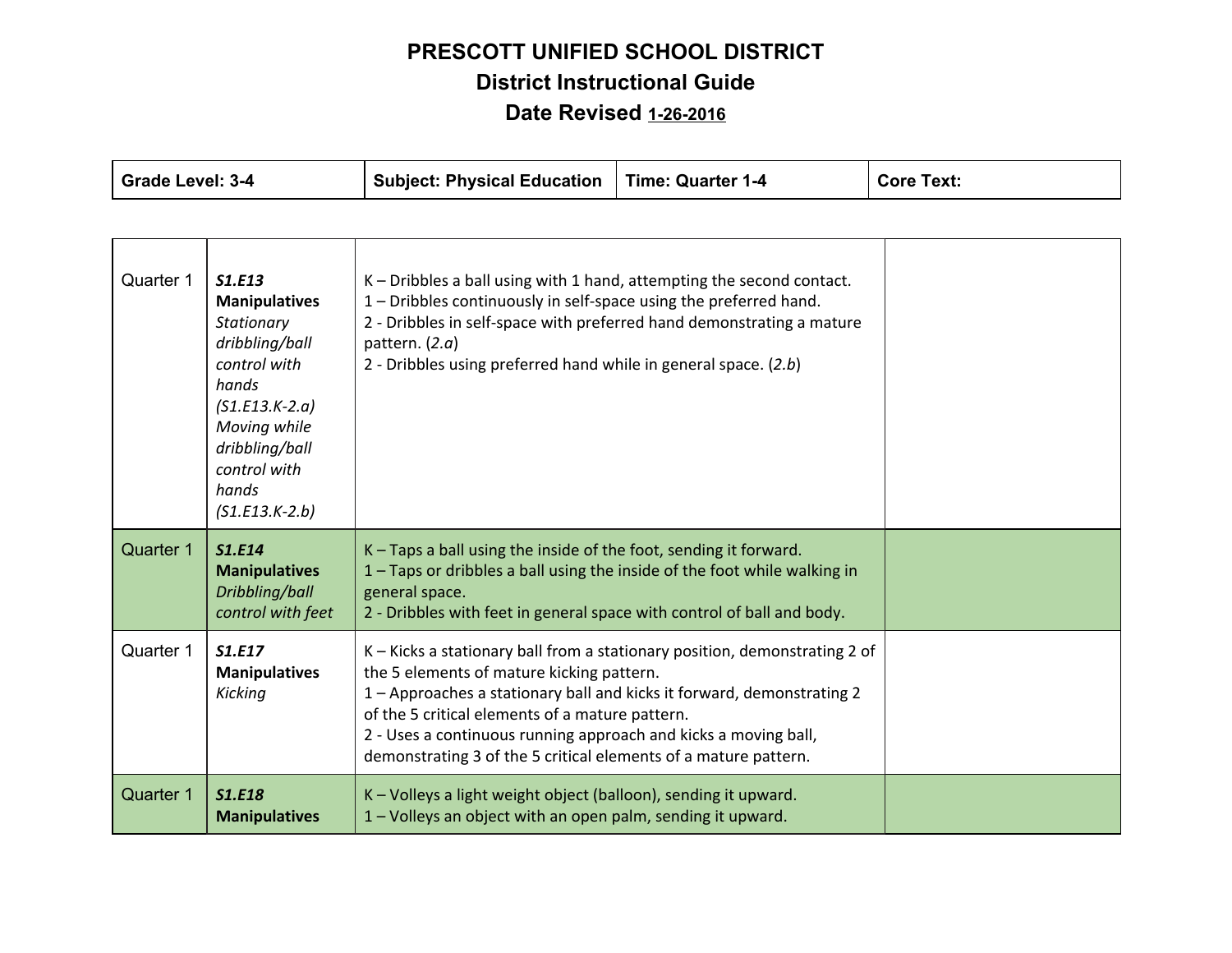| Grade Level: 3-4<br><b>Subject: Physical Education</b> | Time: Quarter 1-4 | <b>Core Text:</b> |
|--------------------------------------------------------|-------------------|-------------------|
|--------------------------------------------------------|-------------------|-------------------|

|           | Volley,<br><b>Underhand</b>                                                   | 2- Volleys an object upward with consecutive hits.                                                                                                                                                                                                                                                                                |  |
|-----------|-------------------------------------------------------------------------------|-----------------------------------------------------------------------------------------------------------------------------------------------------------------------------------------------------------------------------------------------------------------------------------------------------------------------------------|--|
| Quarter 1 | $S2.E1*$<br><b>Movement</b><br>Concepts<br>Space                              | K - Differentiates between movement in personal (self-space) and<br>general space. $(K.a)$<br>K - Moves in personal space to a rhythm. $(K.b)$<br>1 – Moves in self-space and general space in response to designated<br>beats/rhythms.<br>2 - Combines locomotor skills in general and self-space to a rhythm.                   |  |
| Quarter 1 | $S2.E2*$<br><b>Movement</b><br><b>Concepts</b><br>Pathways,<br>Shapes, Levels | K - Travels in three different pathways.<br>1-Travels demonstrating a low, middle and high levels. $(1.a)$<br>1 - Travels demonstrating a variety of relationships with objects (e.g.,<br>over, under, around, through). (1.b)<br>2 - Combines shapes, levels and pathways into simple travel, dance,<br>and gymnastic sequences. |  |
| Quarter 1 | S3.E3<br><b>Fitness</b><br>Knowledge                                          | K - Recognizes that when you move fast, your heart beats faster<br>and you breathe faster.<br>1 – Identifies the heart as a muscle that gets stronger with exercise,<br>play, and physical activity.                                                                                                                              |  |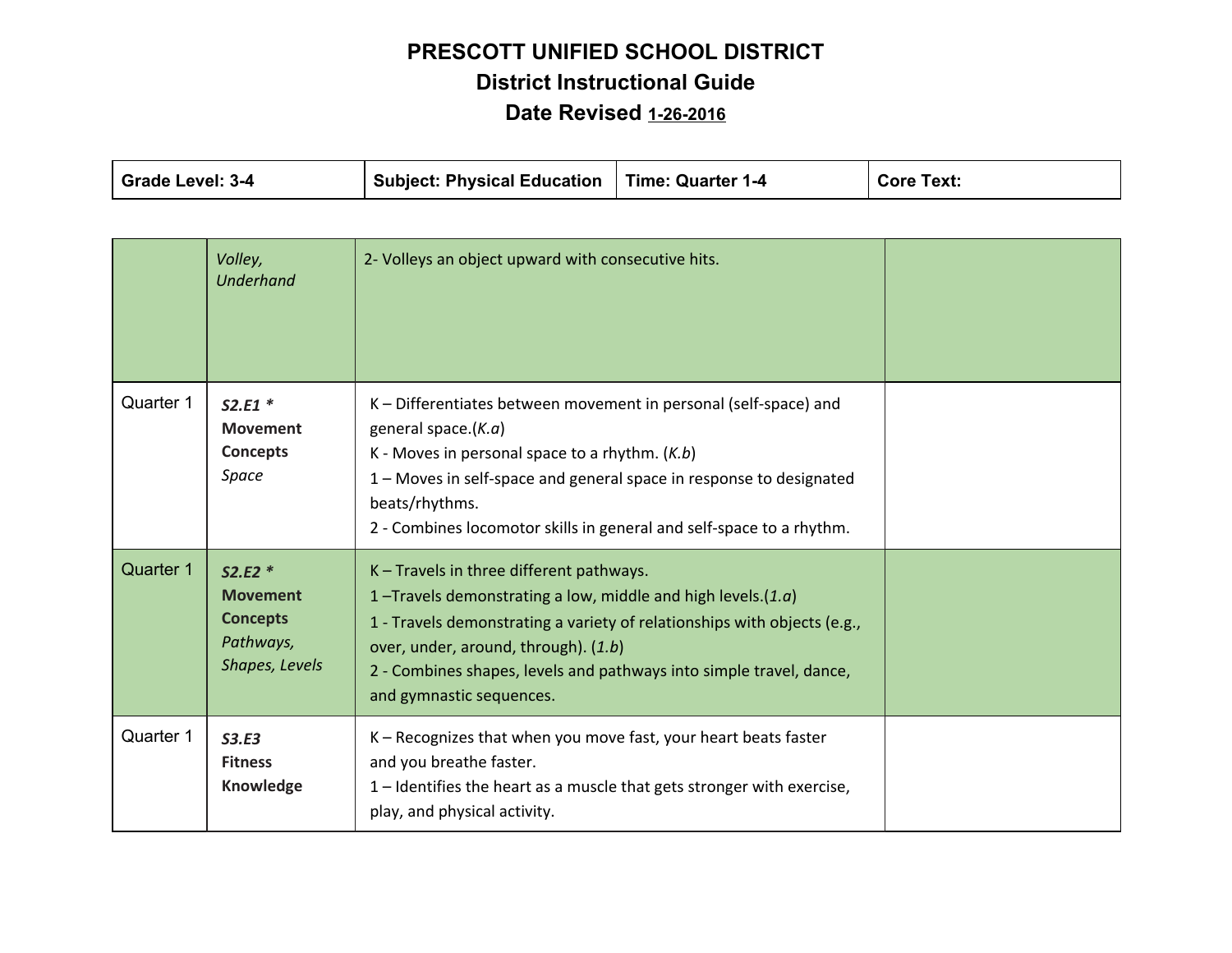| <b>Grade Level: 3-4</b> |                                                                                                                                                                                                                              | <b>Subject: Physical Education</b>                                                                                                                                                                                                                                                                                                                                                | <b>Time: Quarter 1-4</b> | <b>Core Text:</b> |
|-------------------------|------------------------------------------------------------------------------------------------------------------------------------------------------------------------------------------------------------------------------|-----------------------------------------------------------------------------------------------------------------------------------------------------------------------------------------------------------------------------------------------------------------------------------------------------------------------------------------------------------------------------------|--------------------------|-------------------|
|                         |                                                                                                                                                                                                                              |                                                                                                                                                                                                                                                                                                                                                                                   |                          |                   |
|                         |                                                                                                                                                                                                                              | 2 - Identifies the heart as a muscle that gets stronger with exercise,<br>play, and physical activity.                                                                                                                                                                                                                                                                            |                          |                   |
| Quarter 1               | $S3.E4*$<br><b>Fitness</b><br><b>Knowledge</b><br><b>Health-Related</b><br><b>Fitness</b><br>Components/<br>Resistance<br>$(S3.E3.K-2.a)$<br><b>Health-Related</b><br><b>Fitness</b><br><b>Components</b><br>$(S3.E3.K-2.b)$ | 2 - Uses own body resistance for developing strength $(2.a)$<br>2 - Identifies physical activities that contribute to health-related<br>fitness (2.b)                                                                                                                                                                                                                             |                          |                   |
| Quarter 1               | $S4.E1*$<br>Personal<br><b>Responsibility</b><br>Equipment and<br>Space<br>$(S4.E1.K-2.a)$<br><b>Rules</b> and                                                                                                               | K - Follows directions in group settings (e.g., safe behaviors,<br>following rules, taking turns). $(K.a)$<br>K – Acknowledges responsibility for behavior when prompted. $(K.b)$<br>1 - Follows the rules & parameters of the learning environment.<br>2 - Accepts personal responsibility by using equipment and space<br>appropriately with minimal teacher prompting. $(2.a)$ |                          |                   |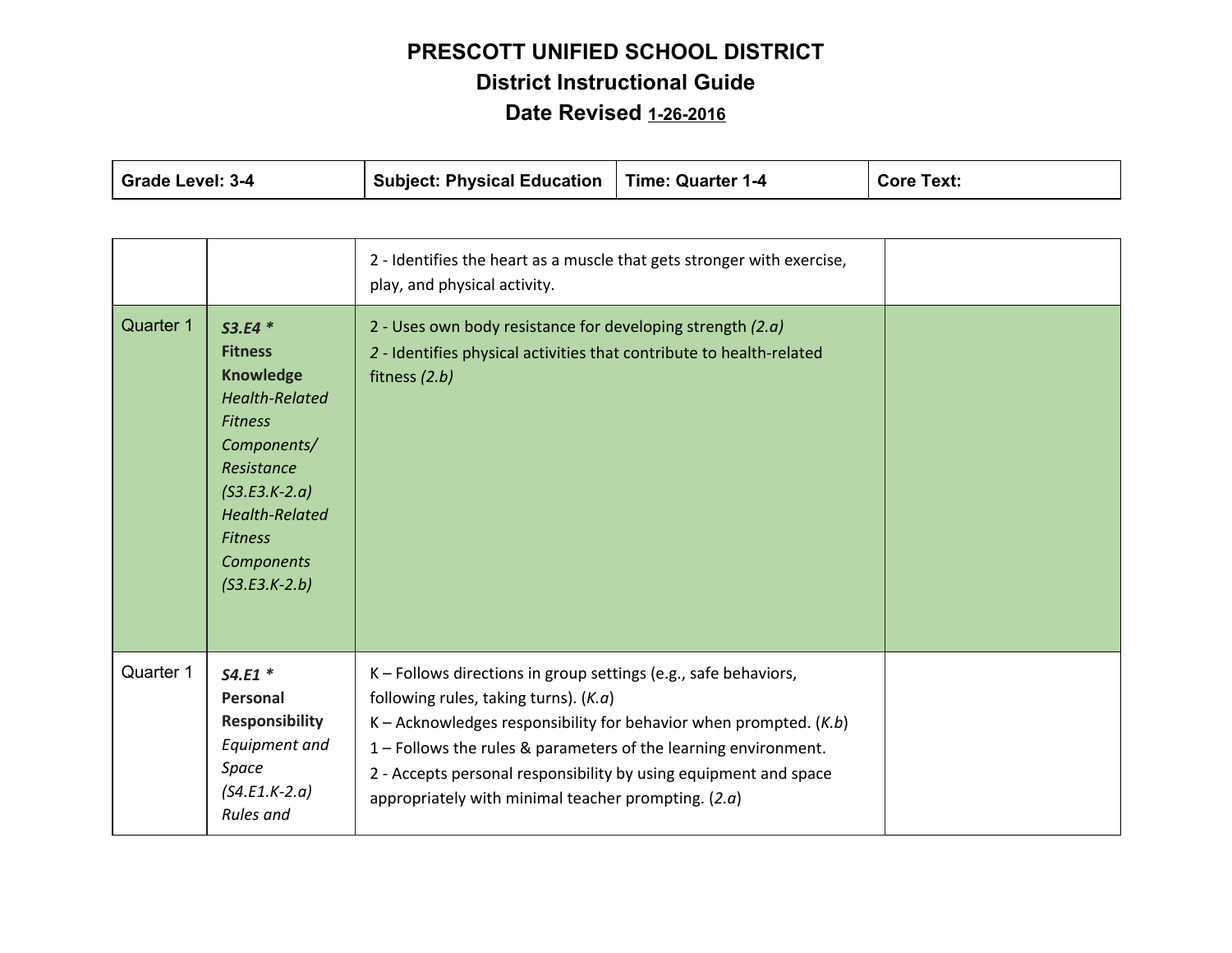| Grade Level: 3-4 |                                                                                                                                                  | <b>Subject: Physical Education</b>                                                                                                                                                                                                                                                                                                          | <b>Time: Quarter 1-4</b> | <b>Core Text:</b> |
|------------------|--------------------------------------------------------------------------------------------------------------------------------------------------|---------------------------------------------------------------------------------------------------------------------------------------------------------------------------------------------------------------------------------------------------------------------------------------------------------------------------------------------|--------------------------|-------------------|
|                  |                                                                                                                                                  |                                                                                                                                                                                                                                                                                                                                             |                          |                   |
|                  | <b>Parameters</b><br>$(S4.E1.K-2.b)$                                                                                                             | 2 - Accepts responsibilities by following the rules and parameters of<br>the learning environment. (2.b)                                                                                                                                                                                                                                    |                          |                   |
| Quarter 1        | $S4.E2*$<br><b>Accepting</b><br><b>Feedback</b>                                                                                                  | K - Follows instruction/directions when prompted.<br>1 – Responds appropriately to general feedback from the teacher.<br>2 - Accepts and responds appropriately to specific corrective<br>feedback from the teacher.                                                                                                                        |                          |                   |
| Quarter 1        | $S4.E3*$<br><b>Working with</b><br><b>Others</b><br>Class<br>Environments<br>$(S4.E3.K-2.a)$<br><b>Diverse</b><br>Populations<br>$(S4.E3.K-2.b)$ | K - Shares equipment and space with others.<br>1 - Works independently with others in a variety of class<br>environments (e.g., partners, small group & large groups).<br>2 – Works independently with others in partner environments $(2.a)$<br>2 - Actively participates with classmates without regard to personal<br>differences. (2.b) |                          |                   |
| <b>Quarter 1</b> | $S4.E4*$<br><b>Rules and Fair</b><br><b>Play</b>                                                                                                 | K - Recognizes the established protocols for class activities.<br>1 - Exhibits the established protocols for class activities.<br>2 - Recognizes the role of rules and fair play in teacher designed<br>physical activities.                                                                                                                |                          |                   |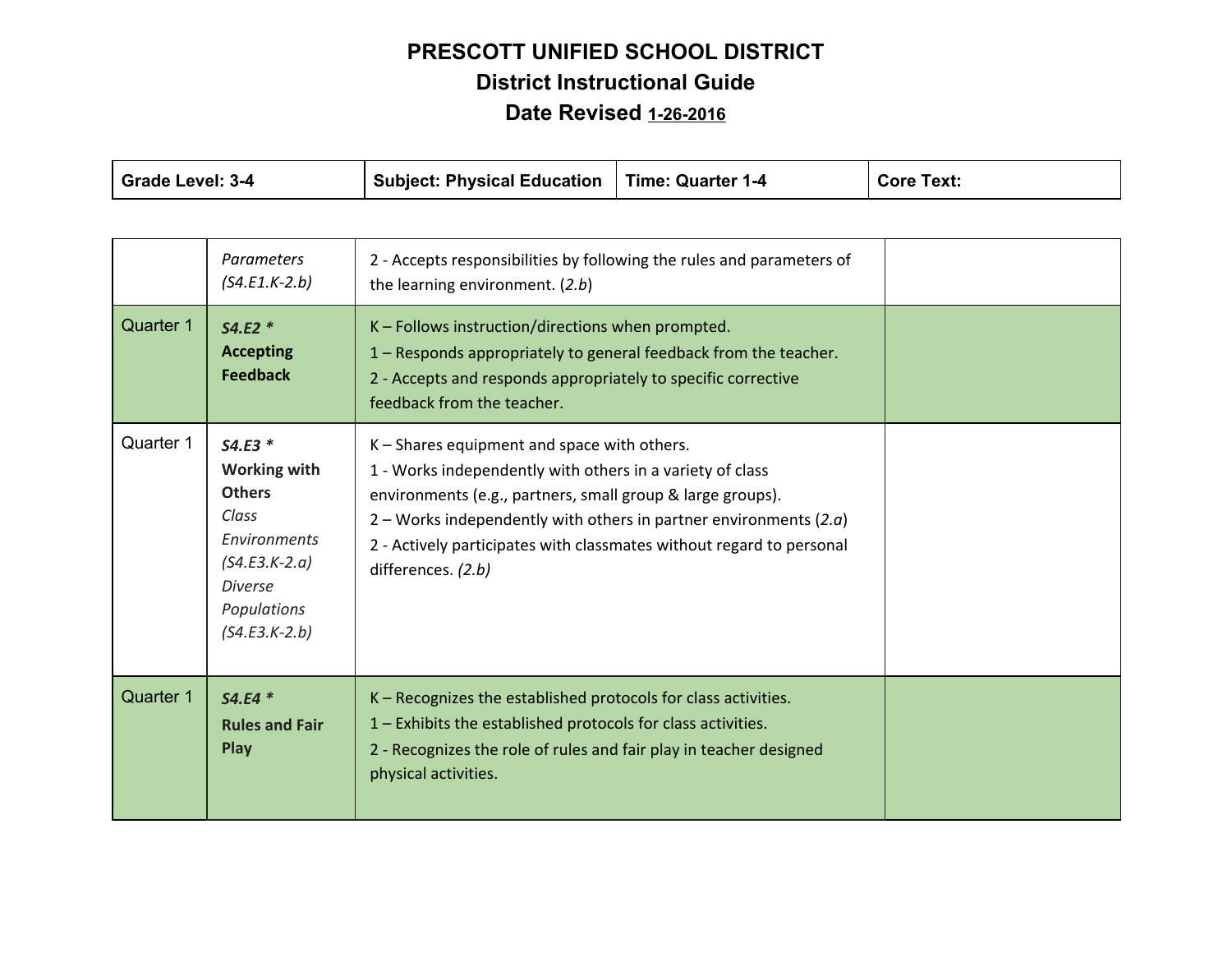| <b>Grade Level: 3-4</b> |                                                                                                           | <b>Subject: Physical Education</b>                                                                                                                                                                                                                                                                                                                                                                                               | <b>Time: Quarter 1-4</b> | <b>Core Text:</b> |
|-------------------------|-----------------------------------------------------------------------------------------------------------|----------------------------------------------------------------------------------------------------------------------------------------------------------------------------------------------------------------------------------------------------------------------------------------------------------------------------------------------------------------------------------------------------------------------------------|--------------------------|-------------------|
|                         |                                                                                                           |                                                                                                                                                                                                                                                                                                                                                                                                                                  |                          |                   |
| Quarter 1               | $S4.E5*$<br><b>Safety</b><br>Personal Safety<br>$(S4.E5.K-2.a)$<br>Equipment<br>Safety<br>$(S4.E5.K-2.b)$ | K – Follows teacher directions for safe participation and proper use<br>of equipment with minimal reminders.<br>1 - Follows teacher directions for safe participation and proper use<br>of equipment without teacher reminders.<br>2 - Works independently and safely in physical education. $(2.a)$<br>2 - Work safely with physical education equipment. (2.b)                                                                 |                          |                   |
| Quarter 1               | $S5.E2*$<br><b>Challenge</b>                                                                              | K - Acknowledges that some physical activities are challenging/<br>difficult.<br>1 - Recognizes that challenge in physical activities can lead to<br>success.<br>2 - Compares physical activities that build confidence and provide<br>challenge.                                                                                                                                                                                |                          |                   |
| Quarter 1               | $S5.E3*$<br>Self-Expression/<br>Enjoyment                                                                 | $K$ – Identifies physical activities that are enjoyable. (K.a)<br>K - Discuss the enjoyment of playing with friends. (K.b)<br>1 - Describes positive feelings that result from participating in<br>physical activities. (1.a)<br>1 - Discuss personal reasons (i.e., the "why") for enjoying physical<br>activities. (1.b)<br>2 - Identifies and discusses physical activities that provide enjoyment<br>and/or self-expression. |                          |                   |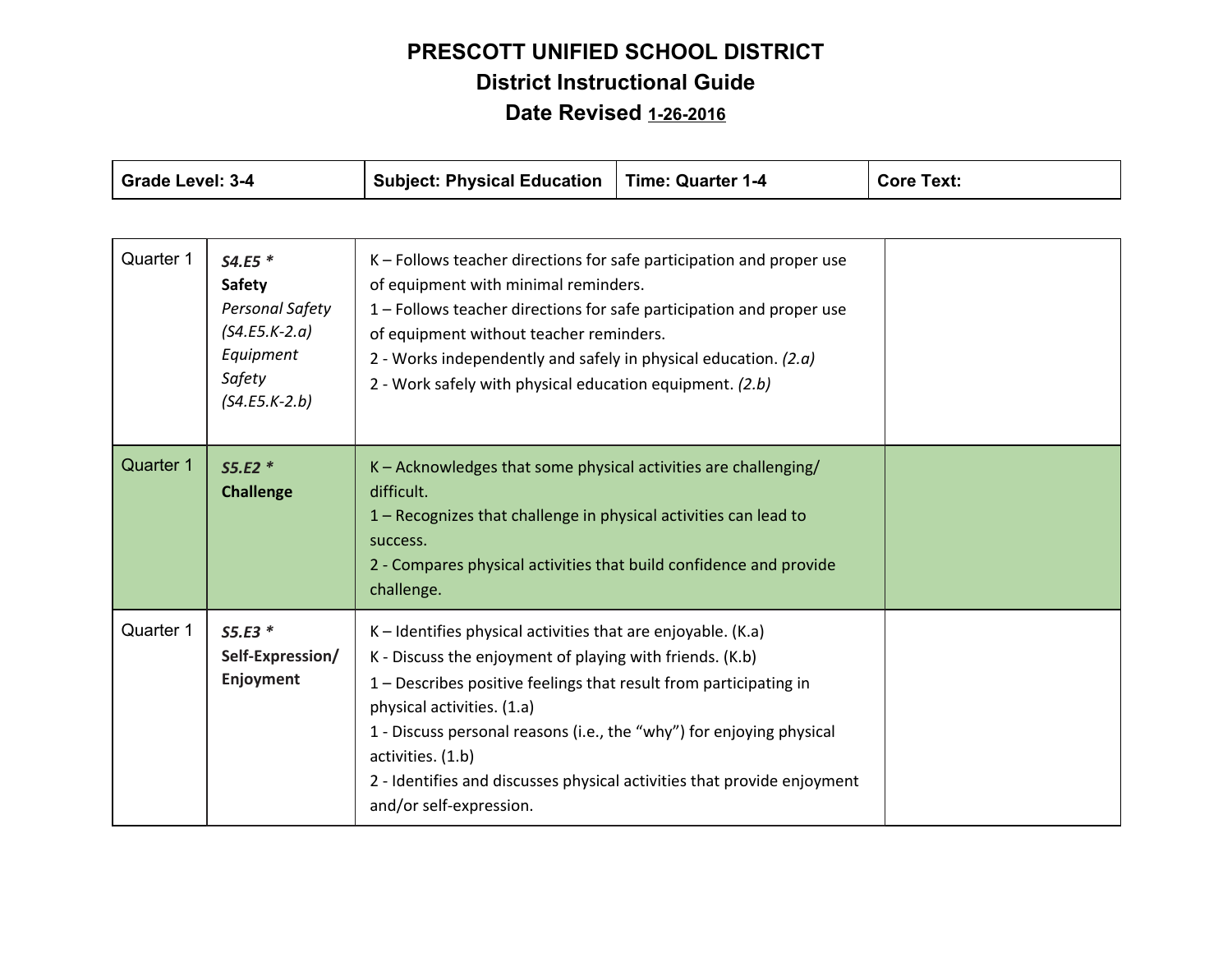| Time: Quarter 1-4 | <b>Core Text:</b>                |
|-------------------|----------------------------------|
|                   | Subject: Physical Education $\ $ |

| <b>Quarter 1</b> | $S5.E4*$<br><b>Social</b><br><b>Interaction</b>                                                  | K-2 Demonstrates socially acceptable conflict resolution skills.                                                                                                                                                                                                                                               |  |
|------------------|--------------------------------------------------------------------------------------------------|----------------------------------------------------------------------------------------------------------------------------------------------------------------------------------------------------------------------------------------------------------------------------------------------------------------|--|
| Quarter 2        | S1.E4<br>Locomotor<br>Dancing                                                                    | K - Performs locomotor skills in response to teacher-led creative<br>dance.<br>1 – Combines locomotor and nonlocomotor skills in a teacher-led<br>designed dance.<br>2- Performs a teacher and/or student designed rhythmic activity with<br>correct response to simple rhythms                                |  |
| Quarter 2        | <b>Concept 1:</b><br><b>Planning</b><br>Plan strategies to<br>guide inquiry<br>using technology. | K- PO 1. Generate key words for a search from a teacher-posed question or topic.<br>1- Generate key words and synonyms for a search.<br>2- Generation key words and synonyms from a closed question or a search,                                                                                               |  |
| Quarter 2        | S3.E3<br><b>Fitness</b><br>Knowledge                                                             | K – Recognizes that when you move fast, your heart beats faster<br>and you breathe faster.<br>1 – Identifies the heart as a muscle that gets stronger with exercise,<br>play, and physical activity.<br>2 - Identifies the heart as a muscle that gets stronger with exercise,<br>play, and physical activity. |  |
| <b>Quarter 2</b> | <b>S3.E4</b>                                                                                     | 2 - Uses own body resistance for developing strength $(2.a)$                                                                                                                                                                                                                                                   |  |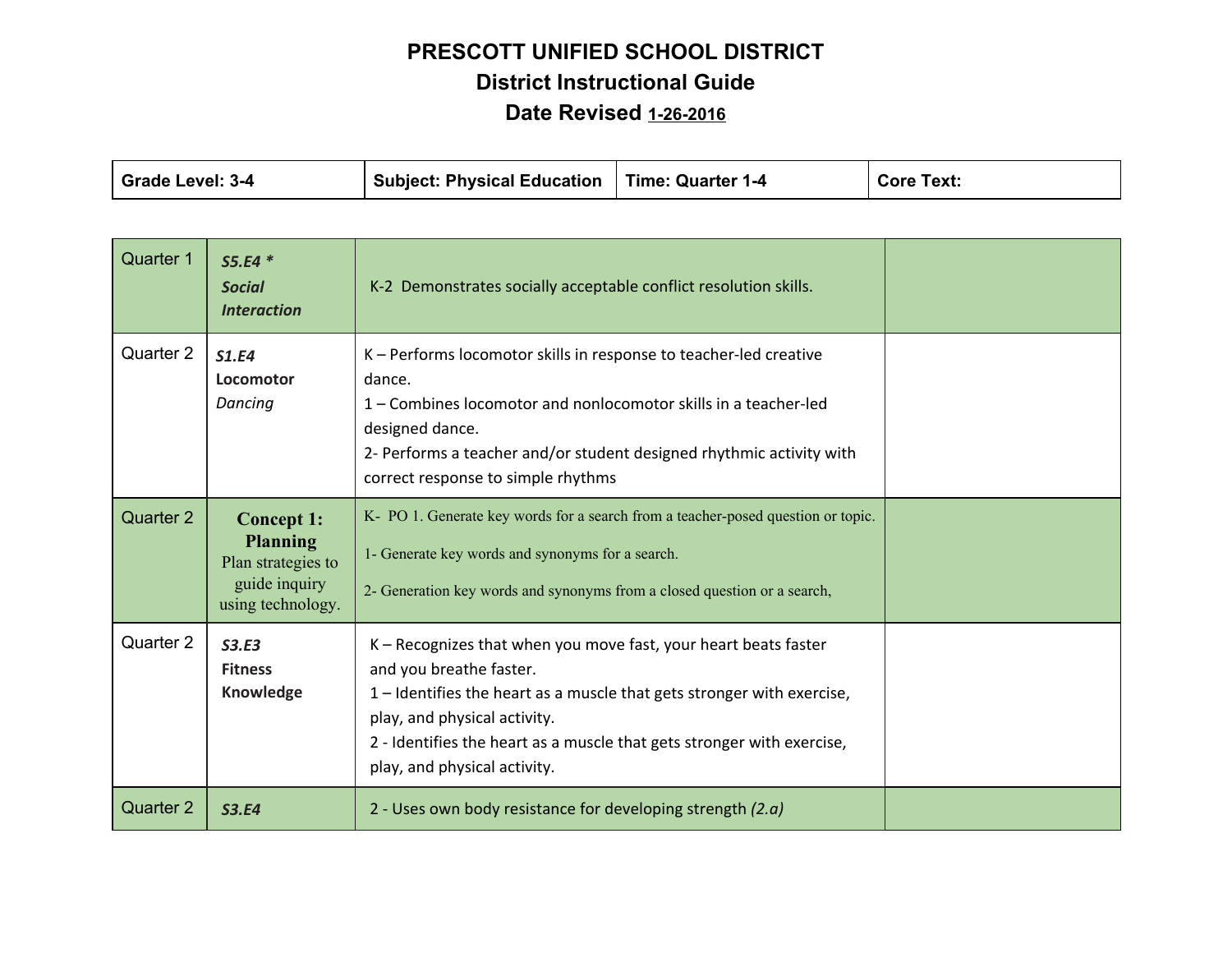| <b>Grade Level: 3-4</b> |                                                                                                                                                                                                                  | <b>Subject: Physical Education</b>                                                                                                                                                                                                                                                   | <b>Time: Quarter 1-4</b> | <b>Core Text:</b> |
|-------------------------|------------------------------------------------------------------------------------------------------------------------------------------------------------------------------------------------------------------|--------------------------------------------------------------------------------------------------------------------------------------------------------------------------------------------------------------------------------------------------------------------------------------|--------------------------|-------------------|
|                         |                                                                                                                                                                                                                  |                                                                                                                                                                                                                                                                                      |                          |                   |
|                         | <b>Fitness</b><br><b>Knowledge</b><br><b>Health-Related</b><br><b>Fitness</b><br>Components/<br>Resistance<br>$(S3.E3.K-2.a)$<br><b>Health-Related</b><br><b>Fitness</b><br><b>Components</b><br>$(S3.E3.K-2.b)$ | 2 - Identifies physical activities that contribute to health-related<br>fitness $(2.b)$                                                                                                                                                                                              |                          |                   |
| Quarter 3               | <b>S1.E8</b><br>Non-Locomotor<br>Curling &<br>Stretching;<br>Twisting &<br><b>Bending</b><br>$(S1.E8.K-2.a)$<br>Crossing the<br>mid-line<br>$(S1.E8.K-2.b)$                                                      | K-Contrasts the actions of curling and stretching.<br>1 - Demonstrates twisting, curling, bending & stretching actions.<br>2 - Differentiates among twisting, curling, bending, and stretching. $(2.a)$<br>2 - Performs various activities that involve crossing the mid-line. (2.b) |                          |                   |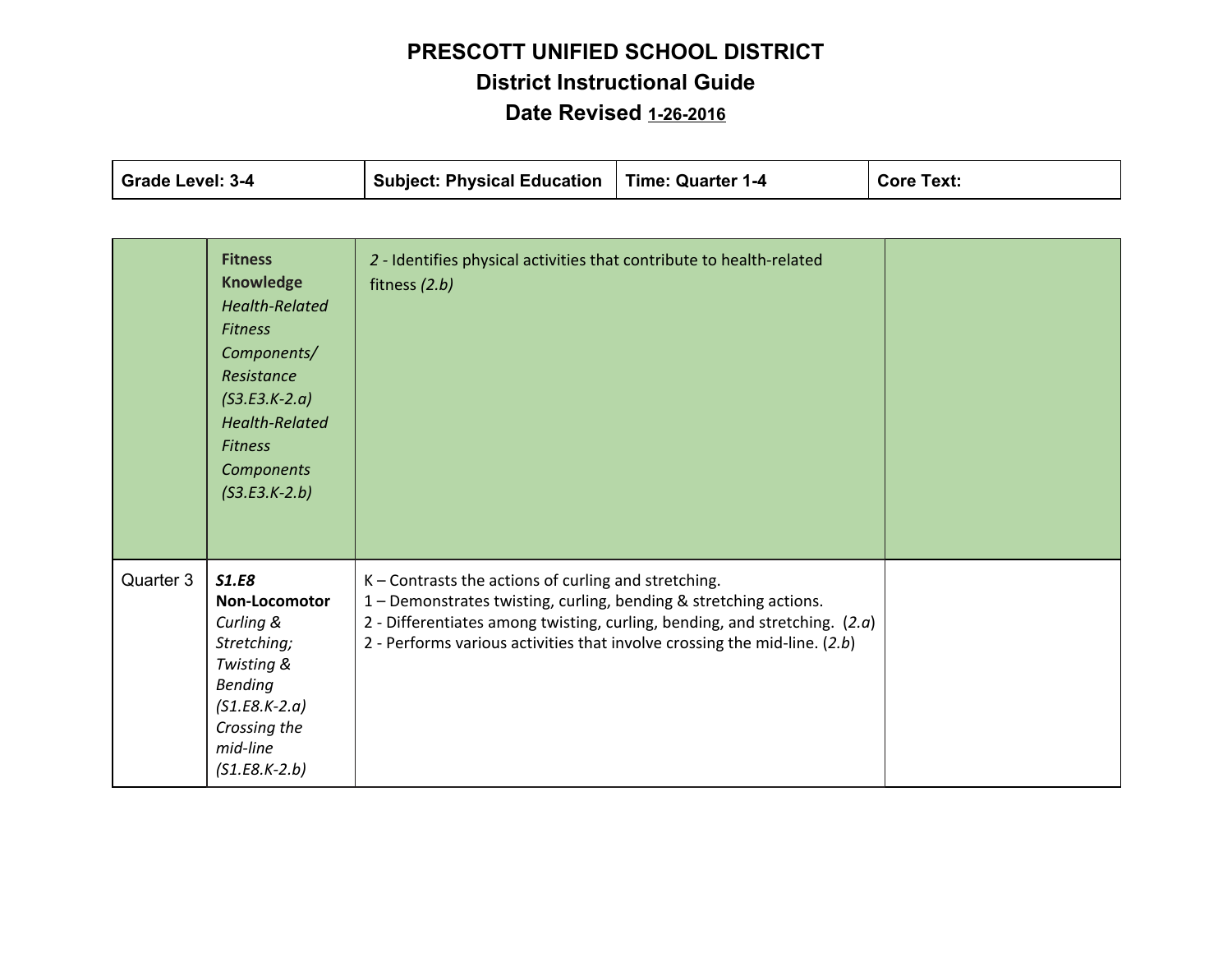| <b>Grade Level: 3-4</b> |                                                                                                                         | <b>Subject: Physical Education</b>                                                                                                                                                                                                                                                                                                                                                           | <b>Time: Quarter 1-4</b> | <b>Core Text:</b> |  |
|-------------------------|-------------------------------------------------------------------------------------------------------------------------|----------------------------------------------------------------------------------------------------------------------------------------------------------------------------------------------------------------------------------------------------------------------------------------------------------------------------------------------------------------------------------------------|--------------------------|-------------------|--|
|                         |                                                                                                                         |                                                                                                                                                                                                                                                                                                                                                                                              |                          |                   |  |
| Quarter 3               | <b>Concept 1:</b><br><b>Planning</b><br>Plan strategies to<br>guide inquiry<br>using technology.                        | K- PO 1. Generate key words for a search from a teacher-posed question or topic.<br>1- Generate key words and synonyms for a search.<br>2- Generation key words and synonyms from a closed question or a search,                                                                                                                                                                             |                          |                   |  |
| Quarter 3               | <b>S4.E6</b><br><b>Safety</b><br>Sun Safety<br>$(S4.E6.K-2.a)$                                                          | 2- Recognizes sun safe practices (2.a)                                                                                                                                                                                                                                                                                                                                                       |                          |                   |  |
| Quarter 3               | S5.E1<br><b>Health</b>                                                                                                  | K - Recognizes that physical activity is important for good health.<br>1 - Identifies physical activity as a component of good health.<br>2 - Recognizes the value of good health balance.                                                                                                                                                                                                   |                          |                   |  |
| Quarter 4               | <b>S1.E6</b><br><b>Non-Locomotor</b><br><b>Balance</b><br>$(S1.E6.K-2.a)$<br><b>Inverted Balance</b><br>$(51.E6.K-2.b)$ | K – Maintains momentary stillness on bases of support. $(K.a)$<br>K - Forms wide, curled, and twisted body shapes. $(K.b)$<br>1 - Maintains stillness on different bases of support with different<br>body shapes.<br>2 - Balances on different bases of support, combining levels and<br>shapes $(2.a)$<br>2 - Balances in an inverted position with stillness and supportive base<br>(2.b) |                          |                   |  |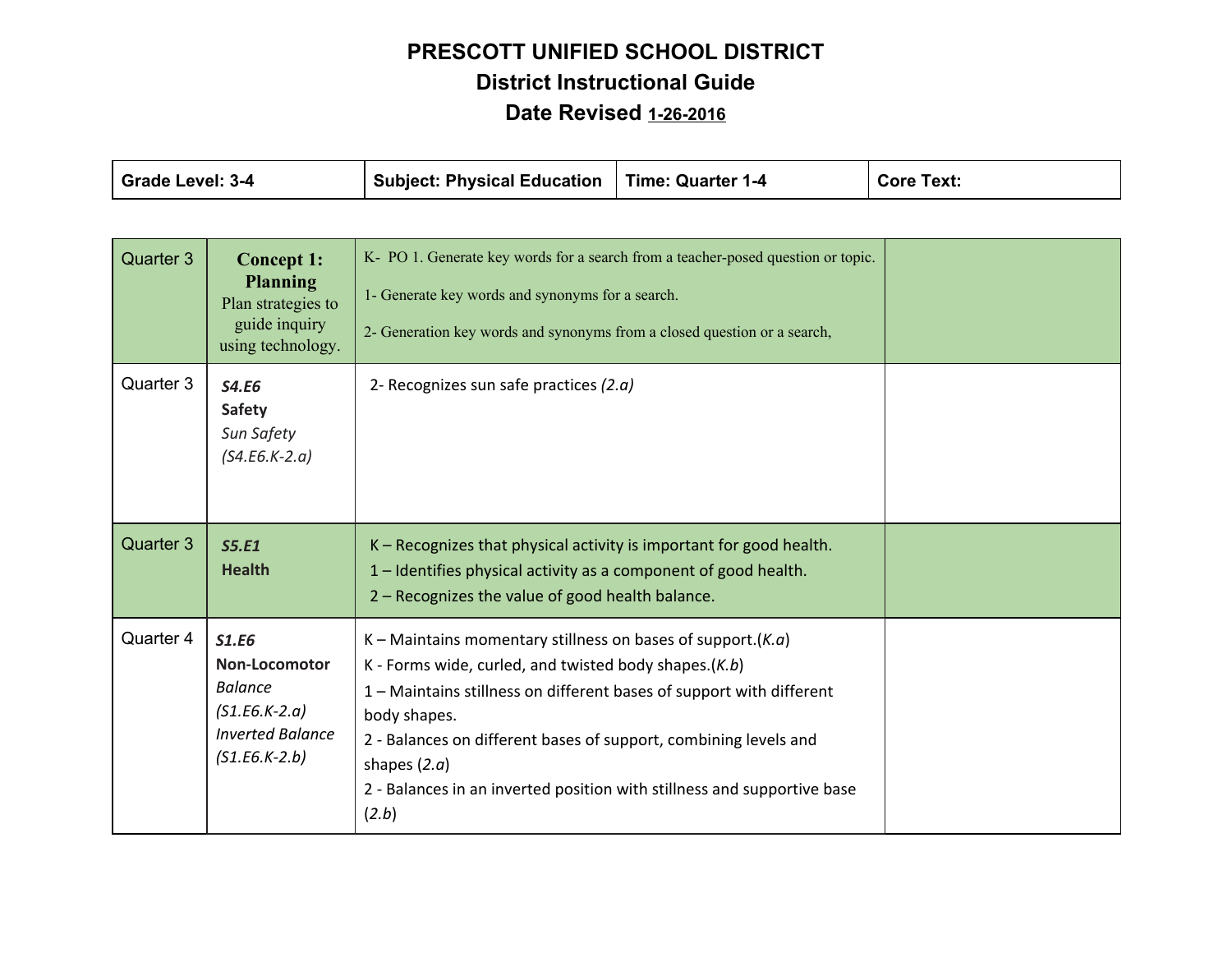| <b>Grade Level: 3-4</b> |                                                                                                                           | <b>Subject: Physical Education</b>                                                                                                                                                                                                                                                                                                                                                                                                                                                              | <b>Time: Quarter 1-4</b> | <b>Core Text:</b> |
|-------------------------|---------------------------------------------------------------------------------------------------------------------------|-------------------------------------------------------------------------------------------------------------------------------------------------------------------------------------------------------------------------------------------------------------------------------------------------------------------------------------------------------------------------------------------------------------------------------------------------------------------------------------------------|--------------------------|-------------------|
|                         |                                                                                                                           |                                                                                                                                                                                                                                                                                                                                                                                                                                                                                                 |                          |                   |
| Quarter 4               | <b>S1.E20</b><br><b>Manipulatives</b><br>Striking, Short<br>Implement                                                     | K - Strikes a light weight object with a paddle or short-handled racket.<br>1 - Strikes a ball with a short-handled implement, sending it upward.<br>2 - Strikes and object upward with a short-handled implement, using<br>consecutive hits.                                                                                                                                                                                                                                                   |                          |                   |
| Quarter 4               | Concept 1:<br>Planning<br>Plan strategies to<br>guide inquiry<br>using technology.                                        | K- PO 1. Generate key words for a search from a teacher-posed question or topic.<br>1- Generate key words and synonyms for a search.<br>2- Generation key words and synonyms from a closed question or a search,                                                                                                                                                                                                                                                                                |                          |                   |
| Quarter 4               | S1.E21<br><b>Manipulatives</b><br>Striking, Long<br>Implement                                                             | K-1 - Emerging Outcomes first appear in Grade 2.<br>2 - Strikes a ball off a tee or cone with a bat, using correct grip and<br>side-orientation/proper body orientation.                                                                                                                                                                                                                                                                                                                        |                          |                   |
| Quarter 4               | S1.E22<br><b>Manipulatives</b><br>Jumping short<br>ropes<br>$(S1.E21.K-2.a)$<br>Jumping long<br>ropes<br>$(S1.E21.K-2.b)$ | K – Executes a single jump with self-turned rope. $(K.a)$<br>K - Jumps a long rope with teacher-assisted turning. $(K.b)$<br>1 - Jumps forward and backward consecutively using a self-turned<br>rope. $(1.a)$<br>1 - Jumps a long rope up to five times consecutively with<br>teacher-assisted turning. (1.b)<br>2 - Jumps a self-turned (short) rope forward and backward with a<br>mature form $(2.a)$<br>2 - Jumps a long rope consecutively with student and/or teacher<br>turners $(2.b)$ |                          |                   |
| Quarter 4               | S2.E3                                                                                                                     | K - Travels in general space with different speeds.                                                                                                                                                                                                                                                                                                                                                                                                                                             |                          |                   |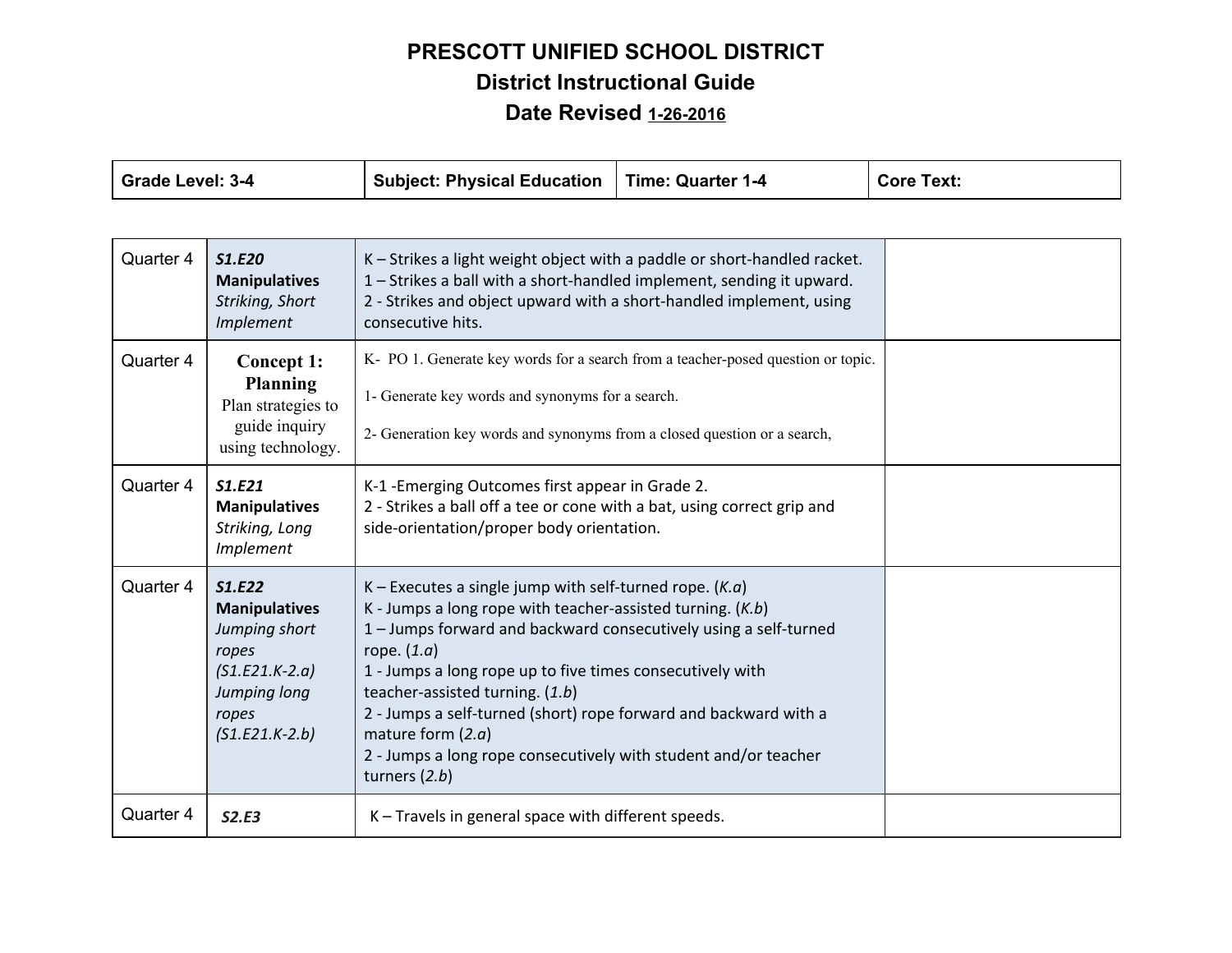| Grade Level: 3-4 |                                                                                                                           | <b>Subject: Physical Education</b>                                                                                                                                                      | <b>Time: Quarter 1-4</b> | <b>Core Text:</b> |
|------------------|---------------------------------------------------------------------------------------------------------------------------|-----------------------------------------------------------------------------------------------------------------------------------------------------------------------------------------|--------------------------|-------------------|
|                  |                                                                                                                           |                                                                                                                                                                                         |                          |                   |
|                  | <b>Movement</b><br><b>Concepts</b><br>Speed, Force,<br><b>Direction</b>                                                   | 1 – Differentiates between fast and slow speeds. $(1.a)$<br>1 - Differentiates between strong and light force. (1.b)<br>2 - Varies time and force with gradual increases and decreases. |                          |                   |
| Quarter 1        | S1.E1<br>Locomotor<br><b>Mature Patterns</b><br>$(S1.E1.3-5.a)$<br>Manipulative<br>Skills (S1.E1.3-5.b)<br>Traveling with | 3 - Leaps Using mature pattern.<br>4 - Uses various locomotor skills in a variety of small-sided practice<br>tasks, dance and educational gymnastics experiences.                       |                          |                   |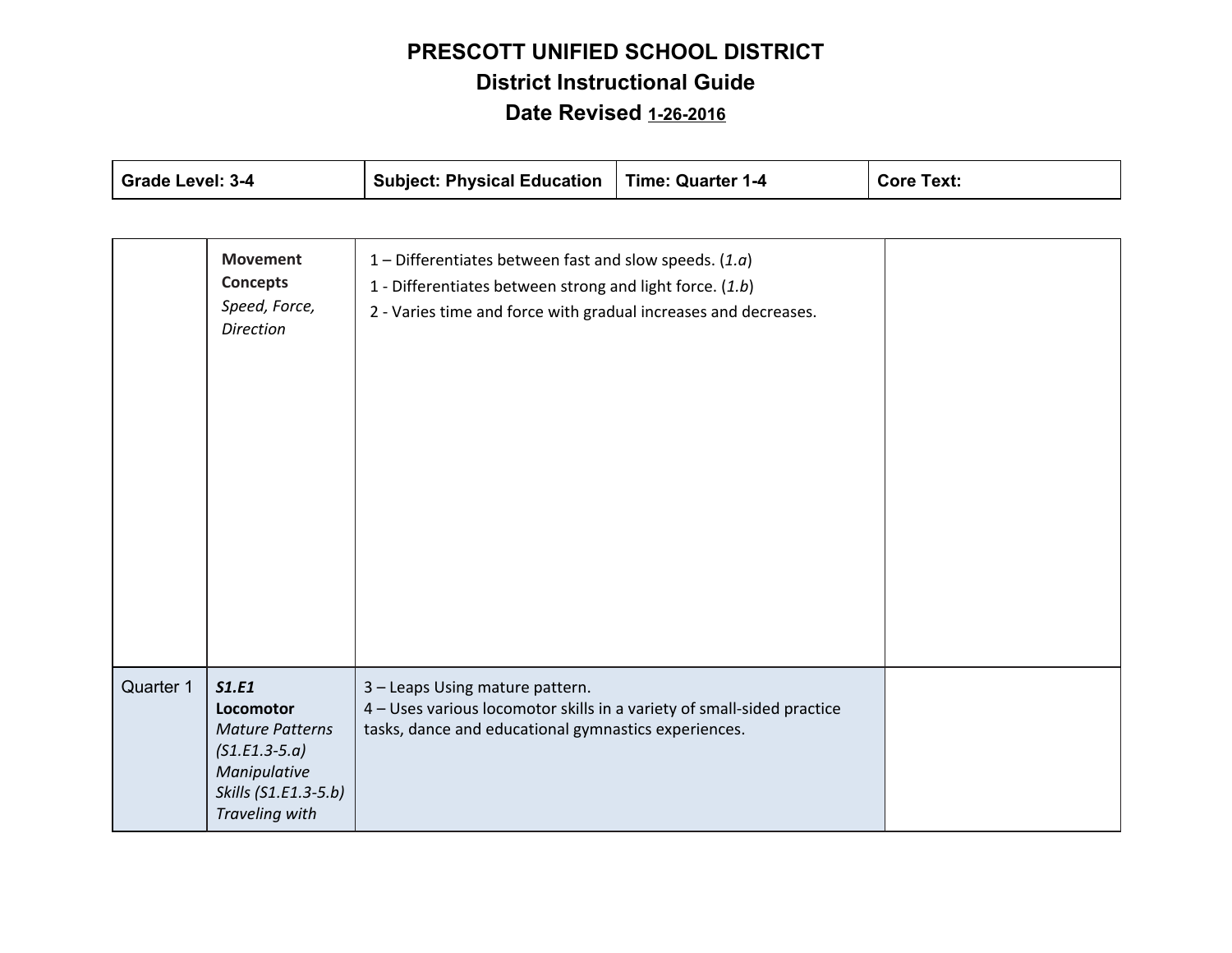| <b>Core Text:</b>                               |
|-------------------------------------------------|
| Subject: Physical Education   Time: Quarter 1-4 |

|           | Manipulative<br>Skills (S1.E1.3-5.c)<br>Rhythmic<br>$(S1.E1.3-5.d)$                              |                                                                                                                                                                                                                                                                                                                                                           |  |
|-----------|--------------------------------------------------------------------------------------------------|-----------------------------------------------------------------------------------------------------------------------------------------------------------------------------------------------------------------------------------------------------------------------------------------------------------------------------------------------------------|--|
| Quarter 1 | Key Ideas and<br><b>Details</b>                                                                  | 3- Describe characters in a story (e.g., their traits, motivations, or<br>feelings) and explain how their actions contribute to the sequence of<br>events. (3.RL.3)<br>4- Describe in depth a character, setting, or event in a story or drama,<br>drawing on specific details in the text (e.g., a character's thoughts,<br>words, or actions). (4.RL.3) |  |
| Quarter 1 | <b>Concept 1:</b><br><b>Planning</b><br>Plan strategies to<br>guide inquiry<br>using technology. | 3- PO 1. Determine key words for use in information searches<br>4- PO 1. Determine key words for use in information searches                                                                                                                                                                                                                              |  |
| Quarter 1 | S1.E3<br>Locomotor<br>Jumping and<br>Landing,<br>Horizontal and<br>Vertical                      | 3- Jumps and lands in the horizontal & vertical planes using a mature<br>pattern.<br>4 – Uses spring-and-step takeoffs and landings in gymnastic based skills.<br>modified games                                                                                                                                                                          |  |
| Quarter 1 | <b>S1. E5</b>                                                                                    | 3 - Performs a sequence of locomotor skills, transitioning from one skill                                                                                                                                                                                                                                                                                 |  |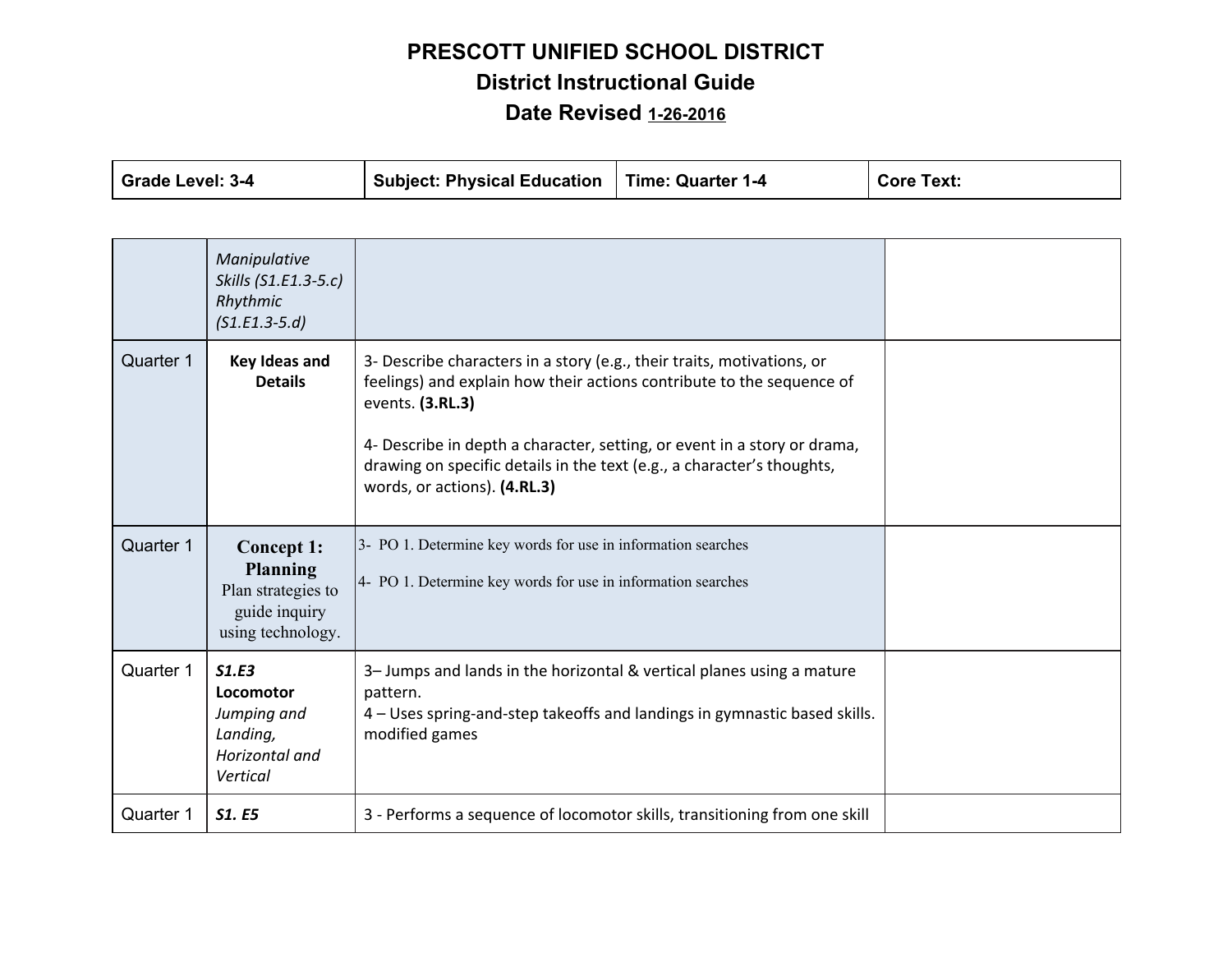| <b>Grade Level: 3-4</b> |                                                                                                                                   | <b>Subject: Physical Education</b>                                                                                                                                                                                                                                                        | <b>Time: Quarter 1-4</b> | <b>Core Text:</b> |
|-------------------------|-----------------------------------------------------------------------------------------------------------------------------------|-------------------------------------------------------------------------------------------------------------------------------------------------------------------------------------------------------------------------------------------------------------------------------------------|--------------------------|-------------------|
|                         |                                                                                                                                   |                                                                                                                                                                                                                                                                                           |                          |                   |
|                         | Locomotor<br><b>Combinations</b>                                                                                                  | to another smoothly and without hesitation.<br>4 - Combines traveling with manipulative skills of dribbling, throwing,<br>catching and striking in teacher- and/or student-designed small-sided<br>practice tasks and games.                                                              |                          |                   |
| Quarter 1               | <b>S1. E6</b><br><b>Non-Locomotor</b><br><b>Balance</b><br>$(51.E6.3-6.a)$<br><b>Balance with</b><br>Equipment<br>$(S1.E6.3-6.b)$ | 3 - Balances on different bases of support, demonstrating muscular<br>tension and extension of free body parts.<br>4 - Balances on different bases of support on apparatus, demonstrating<br>levels and shapes.                                                                           |                          |                   |
| Quarter 1               | <b>S1. E7</b><br>Non-Locomotor<br>Stability/Weight<br>Transfer                                                                    | 3- Transfers weight from feet to hands for momentary weight support.<br>4 – Transfer weight by rolling in a variety directions using different body<br>shapes.<br>5 - Transfers weight from feet to hands, varying speed and using large<br>extensions. (e.g., mule kick, cartwheel)<br>a |                          |                   |
| Quarter 1               | <b>S1. E8</b><br>Non-Locomotor<br><b>Stability</b><br>Curling, stretching<br>Twisting and<br>bending                              | 3 - Moves into and out of gymnastics balances with curling, twisting<br>and stretching actions.<br>4 - Moves into and out of balances on apparatus with curling, twisting<br>and stretching actions.                                                                                      |                          |                   |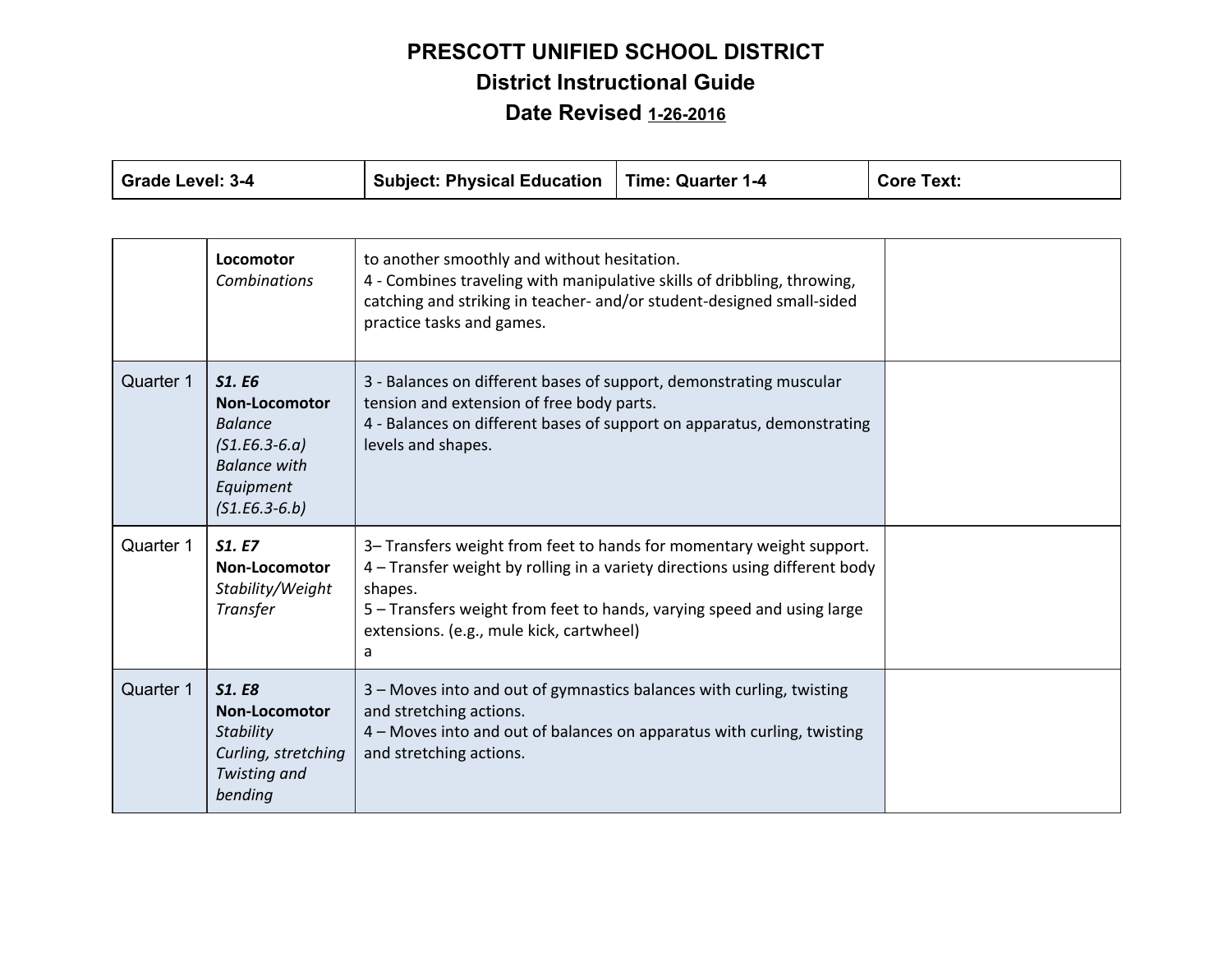| <b>Grade Level: 3-4</b> |                                                                                                                                                 | <b>Subject: Physical Education</b>                                                                                                                                                                                                                                                                                                                                       | <b>Time: Quarter 1-4</b> | <b>Core Text:</b> |
|-------------------------|-------------------------------------------------------------------------------------------------------------------------------------------------|--------------------------------------------------------------------------------------------------------------------------------------------------------------------------------------------------------------------------------------------------------------------------------------------------------------------------------------------------------------------------|--------------------------|-------------------|
|                         |                                                                                                                                                 |                                                                                                                                                                                                                                                                                                                                                                          |                          |                   |
| Quarter 1               | <b>S1. E10</b><br><b>Manipulatives</b><br><b>Underhand throw</b><br>$(S1.E10.3-5.a)$<br><b>Underhand throw</b><br>at target<br>$(S1.E10.3-5.b)$ | 3 - Throws underhand to a partner or target with reasonable accuracy.                                                                                                                                                                                                                                                                                                    |                          |                   |
| Quarter 1               | <b>S1.E11</b><br><b>Manipulatives</b><br>Overhand throw<br>$(S1.E11.3-5.a)$<br>Overhand throw<br>at target<br>$(S1.E11.3-5.b)$                  | 3 - Throws overhand, demonstrating 3 of the 5 critical elements of a<br>mature pattern, in non-dynamic environments (closed skills), for<br>distance and/or force.<br>4 - Throws overhand using mature pattern in a non-dynamic<br>environment (closed skills).(4.a)<br>4 - Throws overhand to a partner or at a target with accuracy at a<br>reasonable distance. (4.b) |                          |                   |
| Quarter 1               | S1. E12<br><b>Manipulatives</b><br>Passing with<br>Hands<br>$(S1.E12.3-5.a)$<br>Passing with<br><b>Hands Small</b><br>Game<br>$(S1.E12.3-5.b)$  | 3- Emerging outcomes first appear in Grade 4.<br>4 - Throws to a moving partner with reasonable accuracy in<br>non-dynamic environment (closed skills).                                                                                                                                                                                                                  |                          |                   |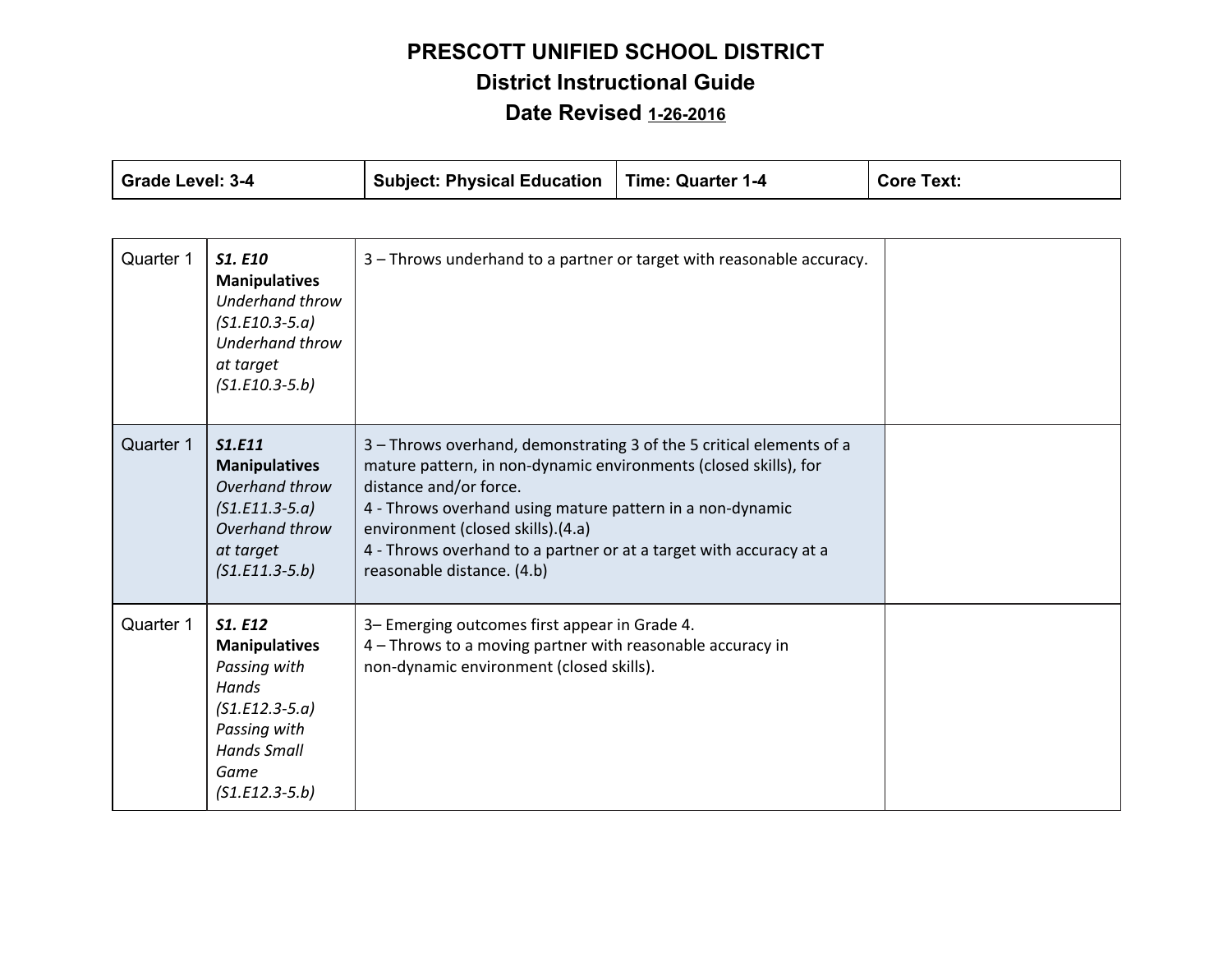| <b>Grade Level: 3-4</b> |                                                                                                                                                                             | <b>Subject: Physical Education</b>                                                                                                                                                                                                                                                                                                                                                                                                            | <b>Time: Quarter 1-4</b> | <b>Core Text:</b> |
|-------------------------|-----------------------------------------------------------------------------------------------------------------------------------------------------------------------------|-----------------------------------------------------------------------------------------------------------------------------------------------------------------------------------------------------------------------------------------------------------------------------------------------------------------------------------------------------------------------------------------------------------------------------------------------|--------------------------|-------------------|
|                         |                                                                                                                                                                             |                                                                                                                                                                                                                                                                                                                                                                                                                                               |                          |                   |
| Quarter 1               | <b>S1. E13</b><br><b>Manipulatives</b><br>Catching<br>$(S1.E13.3-5.a)$<br>Catching while<br>Moving<br>$(S1.E13.3-5.b)$<br><b>Catching Small</b><br>Game<br>$(S1.E13.3-5.c)$ | 3 – Catches a gently tossed hand-size ball from a partner,<br>demonstrating 4 of the 5 critical elements of mature pattern.<br>4 - Catches a thrown ball above the head, at chest or waist level, and<br>below the waist using a mature pattern in a non-dynamic environment<br>(closed skills).                                                                                                                                              |                          |                   |
| Quarter 1               | <b>S1. E15</b><br><b>Manipulatives</b><br>Dribbling/Ball<br>Control with Feet                                                                                               | 3 - Dribbles with the feet in general space at slow to moderate jogging<br>speed with control of ball and body.<br>4 - Dribbles with the feet in general space with control of ball and body<br>while increasing and decreasing speed.<br>5 - Combines foot dribbling with other skills in 1v1 practice tasks.                                                                                                                                |                          |                   |
| Quarter 1               | <b>S1. E16</b><br><b>Manipulatives</b><br>Passing and<br>Receiving with<br>Feet<br>$(S1.E16.3-5.a)$<br>Receiving with<br>Feet while Moving<br>$(S1.E16.3-5.b)$              | 3- Passes & receives ball with the insides of the feet to a stationary<br>partner, "giving" on reception before returning the pass.<br>4 - Passes & receives ball with the insides of the feet to a moving<br>partner in a non-dynamic environment (closed skills). $(4.a)$<br>4 - Receives and passes a ball with the outsides and insides of the feet<br>to a stationary partner, "giving" on reception before returning the pass.<br>(4.b) |                          |                   |
| Quarter 1               | <b>S1. E18</b>                                                                                                                                                              | 3 – Uses a continuous running approach and intentionally performs a                                                                                                                                                                                                                                                                                                                                                                           |                          |                   |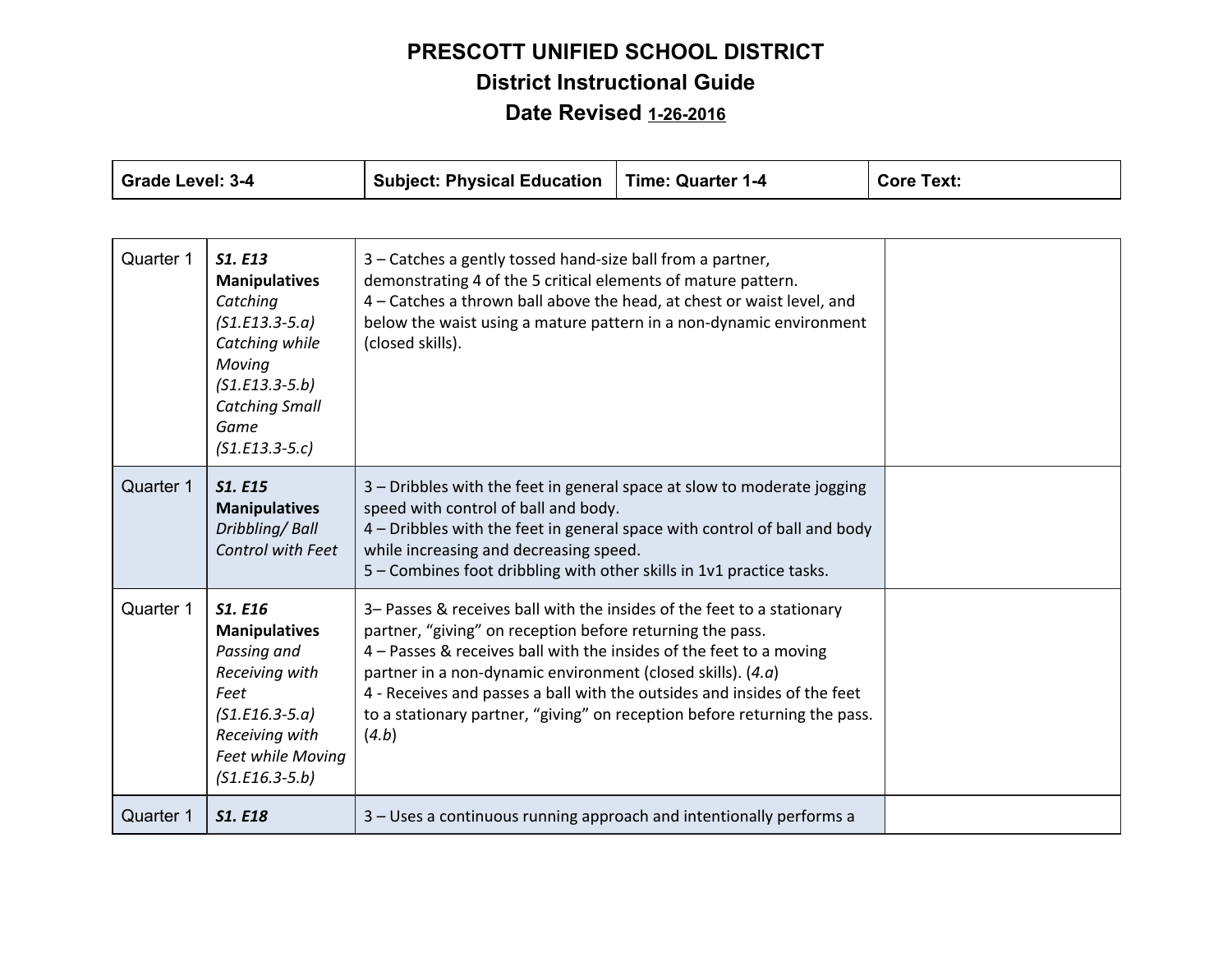| <b>Grade Level: 3-4</b> |                                                                                                  | <b>Subject: Physical Education</b>                                                                                                                                                                                                                                                                                                                        | <b>Time: Quarter 1-4</b> | <b>Core Text:</b> |
|-------------------------|--------------------------------------------------------------------------------------------------|-----------------------------------------------------------------------------------------------------------------------------------------------------------------------------------------------------------------------------------------------------------------------------------------------------------------------------------------------------------|--------------------------|-------------------|
|                         |                                                                                                  |                                                                                                                                                                                                                                                                                                                                                           |                          |                   |
|                         | <b>Manipulatives</b><br>Kicking                                                                  | kick along the ground and a kick in the air, demonstrating 4 of the 5<br>critical elements of a mature pattern for each.<br>Uses a continuous running approach and kicks a stationary ball for<br>accuracy.<br>4 – Kicks along the ground and in the air, and punts using mature<br>patterns.                                                             |                          |                   |
| Quarter 2               | <b>Concept 1:</b><br><b>Planning</b><br>Plan strategies to<br>guide inquiry<br>using technology. | 3- PO 1. Determine key words for use in information searches<br>4- PO 1. Determine key words for use in information searches                                                                                                                                                                                                                              |                          |                   |
| Quarter 2               | S1.E2<br>Locomotor<br>Running                                                                    | 3 - Travels showing differentiation between sprinting and running.<br>4- Runs for distance using a mature pattern.                                                                                                                                                                                                                                        |                          |                   |
| Quarter 2               | Key Ideas and<br><b>Details</b>                                                                  | 3- Describe characters in a story (e.g., their traits, motivations, or<br>feelings) and explain how their actions contribute to the sequence of<br>events. (3.RL.3)<br>4- Describe in depth a character, setting, or event in a story or drama,<br>drawing on specific details in the text (e.g., a character's thoughts,<br>words, or actions). (4.RL.3) |                          |                   |
| Quarter 2               | <b>S1.E2</b>                                                                                     | 3 - Travels showing differentiation between sprinting and running.                                                                                                                                                                                                                                                                                        |                          |                   |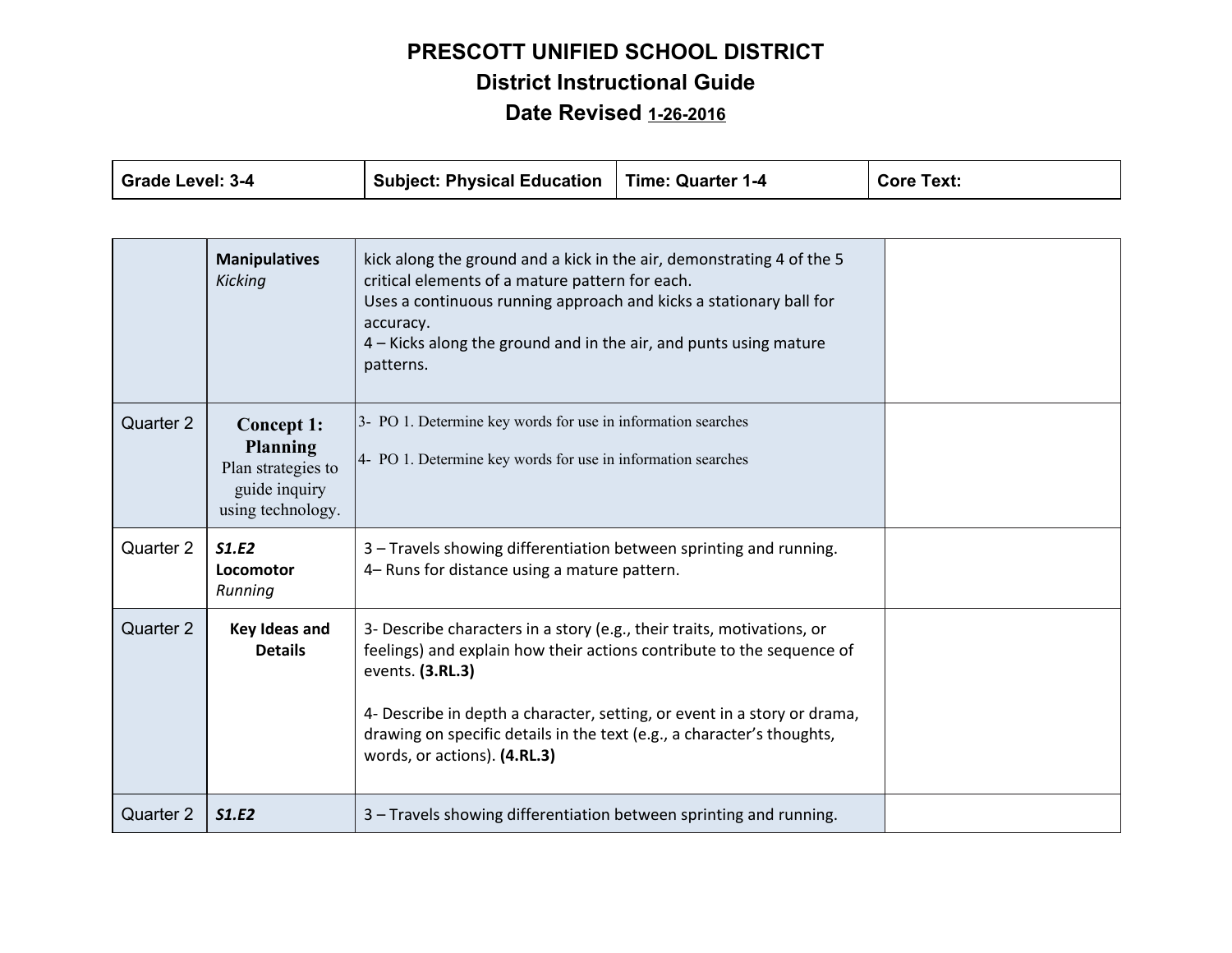| <b>Grade Level: 3-4</b> |                                                                                                                                                      | <b>Subject: Physical Education</b>                                                                                                                                                                                                                                                                                              | <b>Time: Quarter 1-4</b> | <b>Core Text:</b> |
|-------------------------|------------------------------------------------------------------------------------------------------------------------------------------------------|---------------------------------------------------------------------------------------------------------------------------------------------------------------------------------------------------------------------------------------------------------------------------------------------------------------------------------|--------------------------|-------------------|
|                         |                                                                                                                                                      |                                                                                                                                                                                                                                                                                                                                 |                          |                   |
|                         | Locomotor<br>Running                                                                                                                                 | 4- Runs for distance using a mature pattern.                                                                                                                                                                                                                                                                                    |                          |                   |
| Quarter 2               | S1.E4<br>Locomotor<br><b>Cultural Dance</b><br>$(S1.E4.3-5.a)$<br><b>Original Dance</b><br>$(S1.E4.3-5.b)$<br><b>Group Dance</b><br>$(S1.E4.3-5.c)$  | 3 - Performs teacher-selected and developmentally appropriate dance<br>steps and movement pattern.<br>4 - Combines locomotor movement patterns and dance steps to create<br>and perform an original dance.<br>create and perform an original dance. (5.b)<br>dance with a group. (5.c)                                          |                          |                   |
| Quarter 2               | 1. E9<br>Non-Locomotor<br><b>Combinations</b>                                                                                                        | 3 - Combines locomotor skills and movement concepts (levels, shapes,<br>extensions, pathways, force, time, flow) to create and perform a dance.<br>4 - Combines locomotor skills and movement concepts (levels, shapes,<br>extensions, pathways, force, time, flow) to create and perform a dance<br>with a partner.            |                          |                   |
| Quarter 2               | S1. E14<br><b>Manipulatives</b><br>Dribbling/Ball<br>Control with<br>Hands<br>$(S1.E.14.3-5a)$<br>Dribbling with an<br>Implement<br>$(S1.E.14.3-5b)$ | 3 - Dribbles and travels in general space at slow to moderate jogging<br>speed with control of ball and body.<br>4 – Dribbles in self- space with both the preferred and non-preferred<br>hand using a mature pattern.<br>4 - Dribbles in general space with control of ball and body while<br>increasing and decreasing speed. |                          |                   |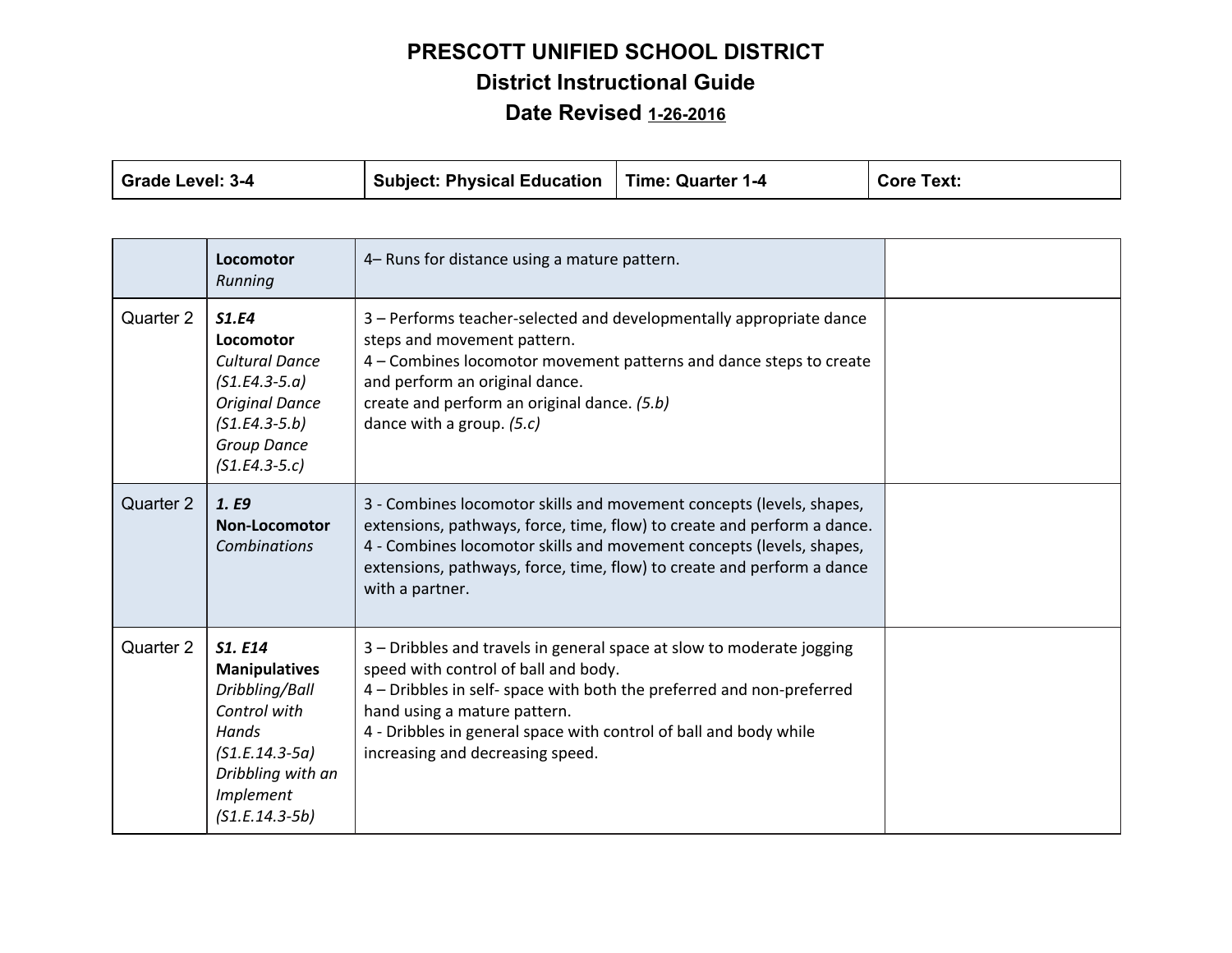| <b>Grade Level: 3-4</b> |                                                                                           | <b>Subject: Physical Education</b>                                                                                                                                                                                                                                                                                                                                                                                                                                                                                                                                                                                           | <b>Time: Quarter 1-4</b> | <b>Core Text:</b> |
|-------------------------|-------------------------------------------------------------------------------------------|------------------------------------------------------------------------------------------------------------------------------------------------------------------------------------------------------------------------------------------------------------------------------------------------------------------------------------------------------------------------------------------------------------------------------------------------------------------------------------------------------------------------------------------------------------------------------------------------------------------------------|--------------------------|-------------------|
|                         |                                                                                           |                                                                                                                                                                                                                                                                                                                                                                                                                                                                                                                                                                                                                              |                          |                   |
| Quarter 2               | S1.E24<br><b>Manipulatives</b><br>Jumping Rope                                            | 3 - Performs intermediate jump rope skills (e.g., a variety of tricks,<br>running in & out of long rope) for both long and short ropes.<br>4 – Creates a jump rope routine with either a short or long rope.                                                                                                                                                                                                                                                                                                                                                                                                                 |                          |                   |
| Quarter 2               | S1. E17<br><b>Manipulatives</b><br>Dribbling in<br>Combination                            | 3 - Emerging outcomes first appear in Grade 4.<br>4 - Dribbles with hands or feet in combination with other skills (e.g.,<br>passing, receiving, shooting).                                                                                                                                                                                                                                                                                                                                                                                                                                                                  |                          |                   |
| Quarter 3               | S1. E21<br><b>Manipulatives</b><br>Striking, Short<br>Handled<br>Implement                | 3- Strikes an object with a short-handled implement sending it forward<br>over a low net or to a wall. $(3.a)$<br>3 - Strikes an object with a short-handled implement while<br>demonstrating 3 of the 5 critical elements of a mature pattern. $(3.b)$<br>4 - Strikes an object with a short-handled implement while<br>demonstrating a mature pattern. $(4.a)$<br>4 - Strikes an object with a short-handled implement, alternating hits<br>with a partner over a low net or against a wall. $(4.b)$<br>short-handled implement, over a net or against a wall, in either a<br>competitive or cooperative game environment. |                          |                   |
| Quarter 3               | Concept 1:<br><b>Planning</b><br>Plan strategies to<br>guide inquiry<br>using technology. | 3- PO 1. Determine key words for use in information searches<br>4- PO 1. Determine key words for use in information searches                                                                                                                                                                                                                                                                                                                                                                                                                                                                                                 |                          |                   |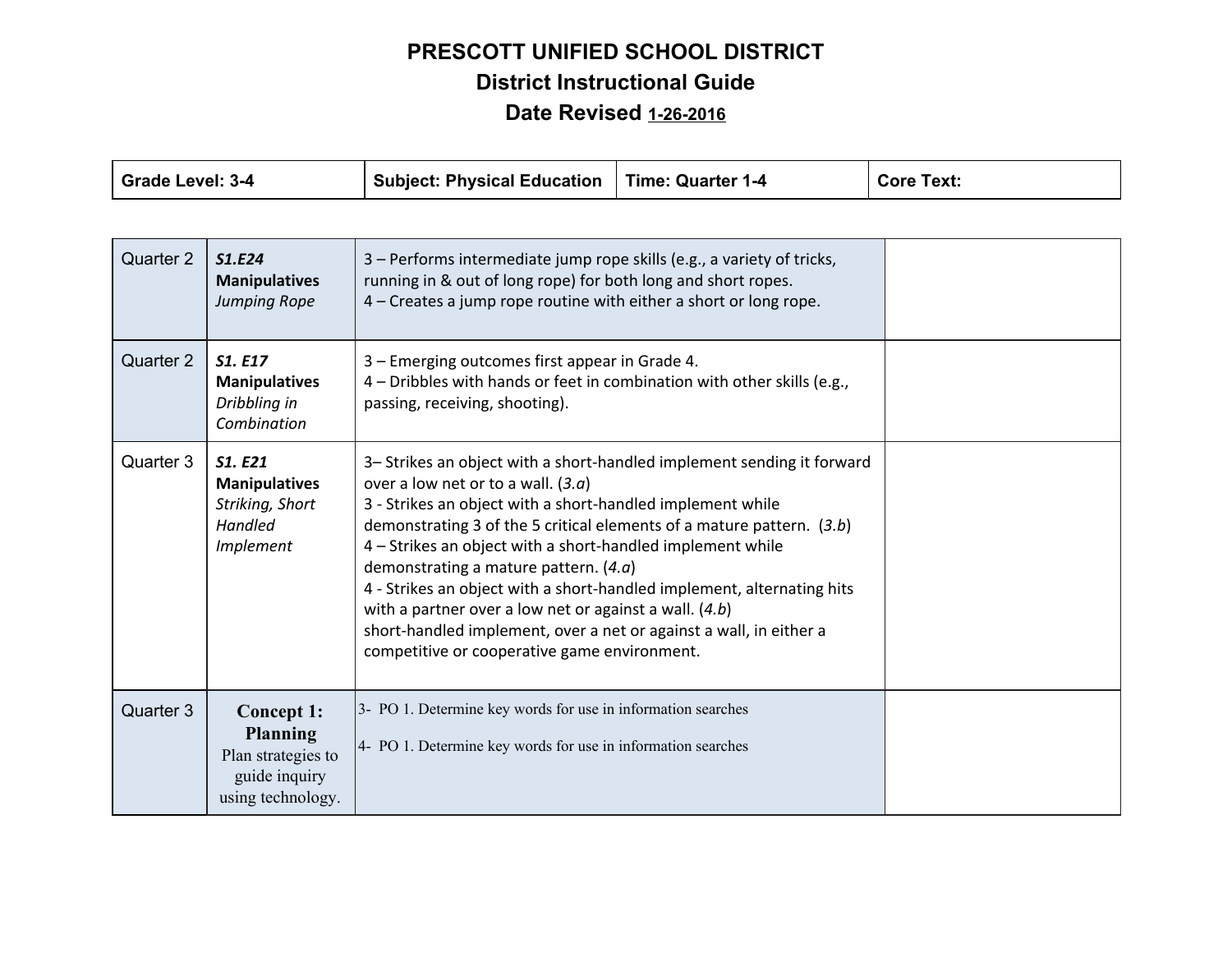| <b>Grade Level: 3-4</b> |                                                                                                                                                                                                      | <b>Subject: Physical Education</b>                                                                                                                                                                                                                                                                                                                                                                                                                                                                              | <b>Time: Quarter 1-4</b> | <b>Core Text:</b> |
|-------------------------|------------------------------------------------------------------------------------------------------------------------------------------------------------------------------------------------------|-----------------------------------------------------------------------------------------------------------------------------------------------------------------------------------------------------------------------------------------------------------------------------------------------------------------------------------------------------------------------------------------------------------------------------------------------------------------------------------------------------------------|--------------------------|-------------------|
|                         |                                                                                                                                                                                                      |                                                                                                                                                                                                                                                                                                                                                                                                                                                                                                                 |                          |                   |
| Quarter 3               | <b>Key Ideas and</b><br><b>Details</b>                                                                                                                                                               | 3- Describe characters in a story (e.g., their traits, motivations, or<br>feelings) and explain how their actions contribute to the sequence of<br>events. (3.RL.3)<br>4- Describe in depth a character, setting, or event in a story or drama,<br>drawing on specific details in the text (e.g., a character's thoughts,<br>words, or actions). (4.RL.3)                                                                                                                                                       |                          |                   |
| Quarter 3               | <b>S1.E22</b><br><b>Manipulatives</b><br>Striking, Long<br>Handled<br><b>Implements</b><br>$(S1.E20.3-5.a)$<br>Striking, Long<br>Handled<br>Implements while<br><b>Traveling</b><br>$(S1.E20.3-5.b)$ | 3 - Strikes a ball with a long-handled implement (e.g., hockey stick, bat,<br>golf club), sending it forward, while using proper grip for the<br>implement. Note: Use batting tee or ball tossed by teacher for batting.<br>4 – Strikes an object with a long-handled implement (e.g., hockey stick,<br>golf club, bat, tennis or badminton racket) while demonstrating 3 to 5<br>critical elements of a mature pattern for the implement (grip, stance,<br>body orientation, swing plane, and follow-through). |                          |                   |
| Quarter 3               | S3.E7<br><b>Nutrition</b>                                                                                                                                                                            | 3 - Identifies foods that are beneficial for before and after physical<br>activity.<br>4 – Discusses the importance of hydration and hydration choices<br>relative to physical activities.                                                                                                                                                                                                                                                                                                                      |                          |                   |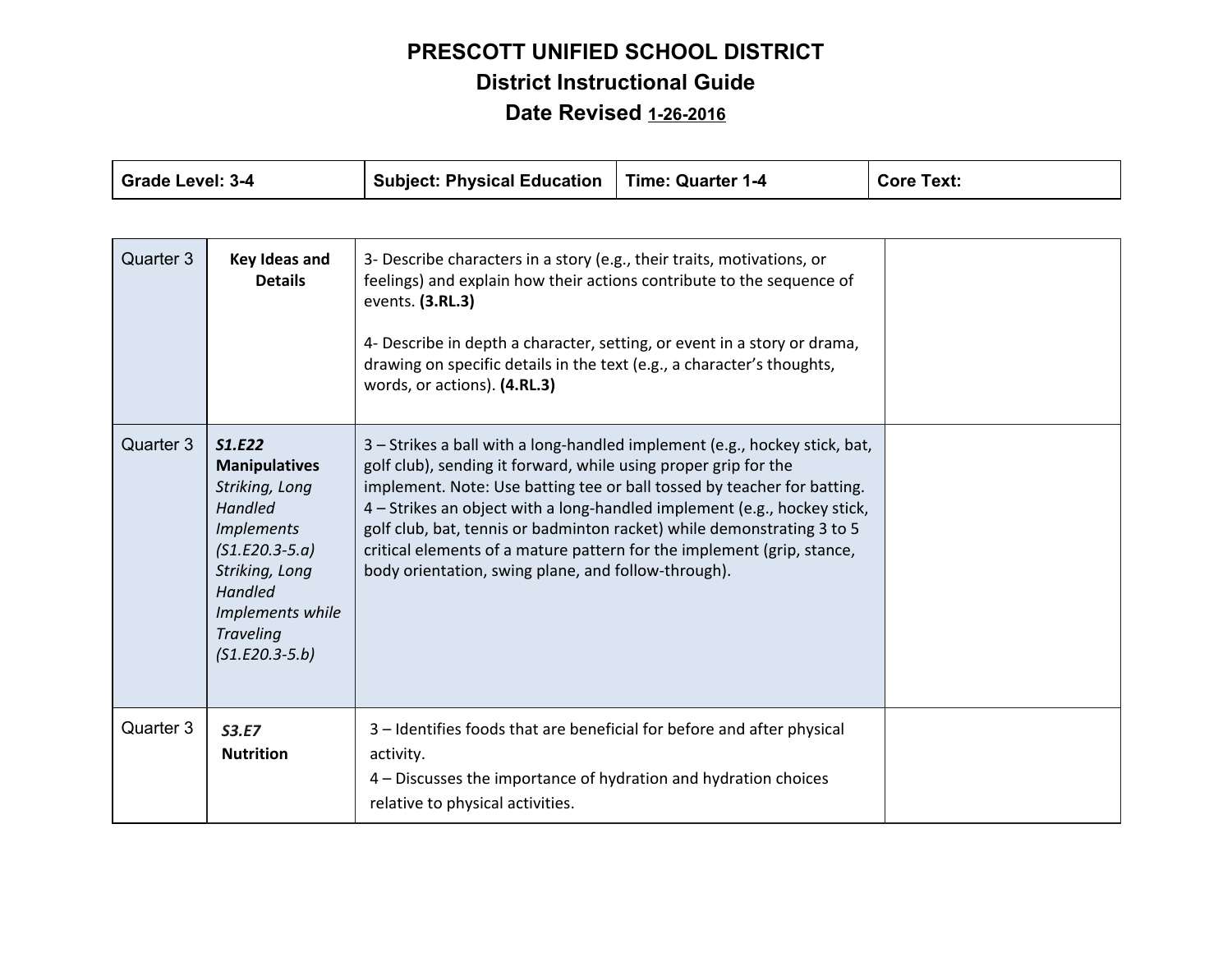| <b>Grade Level: 3-4</b> |                                                                                           | <b>Subject: Physical Education</b>                                                                                                                                                                                                                                                                                                                                     | <b>Time: Quarter 1-4</b> | <b>Core Text:</b> |
|-------------------------|-------------------------------------------------------------------------------------------|------------------------------------------------------------------------------------------------------------------------------------------------------------------------------------------------------------------------------------------------------------------------------------------------------------------------------------------------------------------------|--------------------------|-------------------|
|                         |                                                                                           |                                                                                                                                                                                                                                                                                                                                                                        |                          |                   |
| Quarter 4               | S1. E19<br><b>Manipulatives</b><br>Volley,<br>Underhand                                   | 3 - Volleys an object with an underhand or sidearm striking pattern,<br>sending it forward over a net, to the wall or over a line to a partner,<br>while demonstrating 4 of the 5 critical elements of a mature pattern.<br>4 - Volleys underhand using a mature pattern, in a dynamic<br>environment using small modified games.                                      |                          |                   |
| Quarter 4               | Concept 1:<br><b>Planning</b><br>Plan strategies to<br>guide inquiry<br>using technology. | 3- PO 1. Determine key words for use in information searches<br>4- PO 1. Determine key words for use in information searches                                                                                                                                                                                                                                           |                          |                   |
| Quarter 4               | Sc1.E23<br><b>Manipulatives</b><br><b>In Combination</b><br>with Locomotor                | 3 – Emerging outcomes first appear in grade 4.<br>4 – Combines traveling with the manipulative skills of dribbling,<br>throwing, catching and striking in teacher and/or student designed<br>small-sided practice-task environments.<br>5 - Combines manipulative skills and traveling for execution to a target<br>(e.g., scoring in soccer, hockey, and basketball). |                          |                   |
| Quarter 4               | S3.E7<br><b>Nutrition</b>                                                                 | 3 - Identifies foods that are beneficial for before and after physical<br>activity.<br>4 – Discusses the importance of hydration and hydration choices<br>relative to physical activities.<br>5 - Analyzes the impact of food choices relative to physical activity,<br>youth sports & personal health.                                                                |                          |                   |